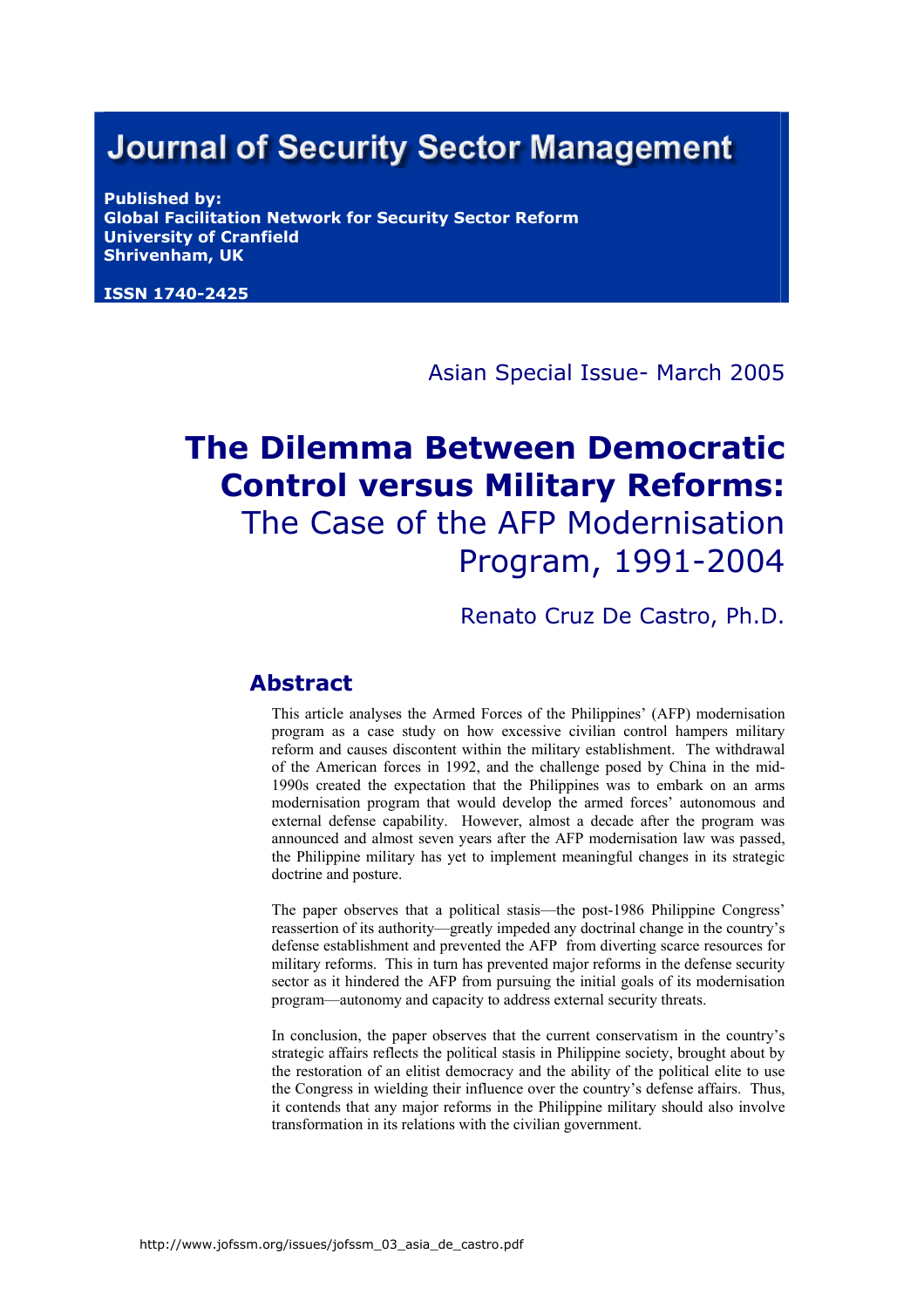In the wee hours of July 26, 2003, 300 officers and men of the Armed Forces of the Philippines (AFP) took control of a shopping mall, an apartment and hotel complex, which are all located in the heart of the country's financial district. The rebel troops held the shopping complex for 15 hours and declared that they did not want to grab power from the government but only to express their indignation against what they called an unfettered corruption within the Philippine military. Calling themselves "Soldiers of the Nation," the rebels also complained, of low pay, poor training and favouritism in the service and accused top military and defense officials of masterminding the recent bombings in Mindanao and of selling arms and ammunition to Muslim rebels fighting for secession. After airing their grievances and negotiating with senior and retired officers, the rebels ended their mutiny and quietly returned to the barracks to await their court-martial.

In the aftermath of the mutiny, President Gloria Macapagal Arroyo formed an independent commission to investigate the causes of the restiveness in the AFP. In mid-October 2003, the commission came out with its vital findings which included, among the causes of discontent-- the deplorable state of the AFP. The commission observed collectively, the civilian government's general lack of support to the modernisation of its armed forces, poor planning, indifferent decision-making, and irrationality in the disposition of limited resources for AFP reforms have thwarted efforts towards the professional development of the armed services. Moreover, corruption has become an endemic problem in the AFP already suffering from scant resources. This is very ironic since the Philippine government has committed itself to modernise its armed forces since 1991. However, the Philippine legislature's general reluctance to finance expensive arms acquisition projects, the Asian financial crisis in 1997, and the resurgence of communist and Muslim secessionist movements in the late '90s prevented the modernisation program from taking off the ground.

The failure of the government to modernise the AFP in the 1990s showed that the country's political elite are more concerned about ensuring "democracy and civilian control" over the military establishment and enhancing its functions in dealing with internal threats, rather than strengthening its conventional war-making potential and external security roles. Unfortunately, the political elite seemed oblivious to the possibility that the continuous deployment of the AFP in the counter-insurgency campaign could have an adverse effect on the attitude of the military officers toward the civilian government--making them less amenable to objective civilian control. In their effort to enhance democratic control over the military, the elite have, unwittingly, created the necessary conditions for the military to usurp power and expand its political role in Philippine society. Thus, this paper examines how the Philippine elite, through the Philippine Congress, have prevented the defense/military establishment from implementing meaningful military reforms. It raises three pertinent questions: how can domestic political elite undermine military reforms? How is the absence of meaningful reform affecting the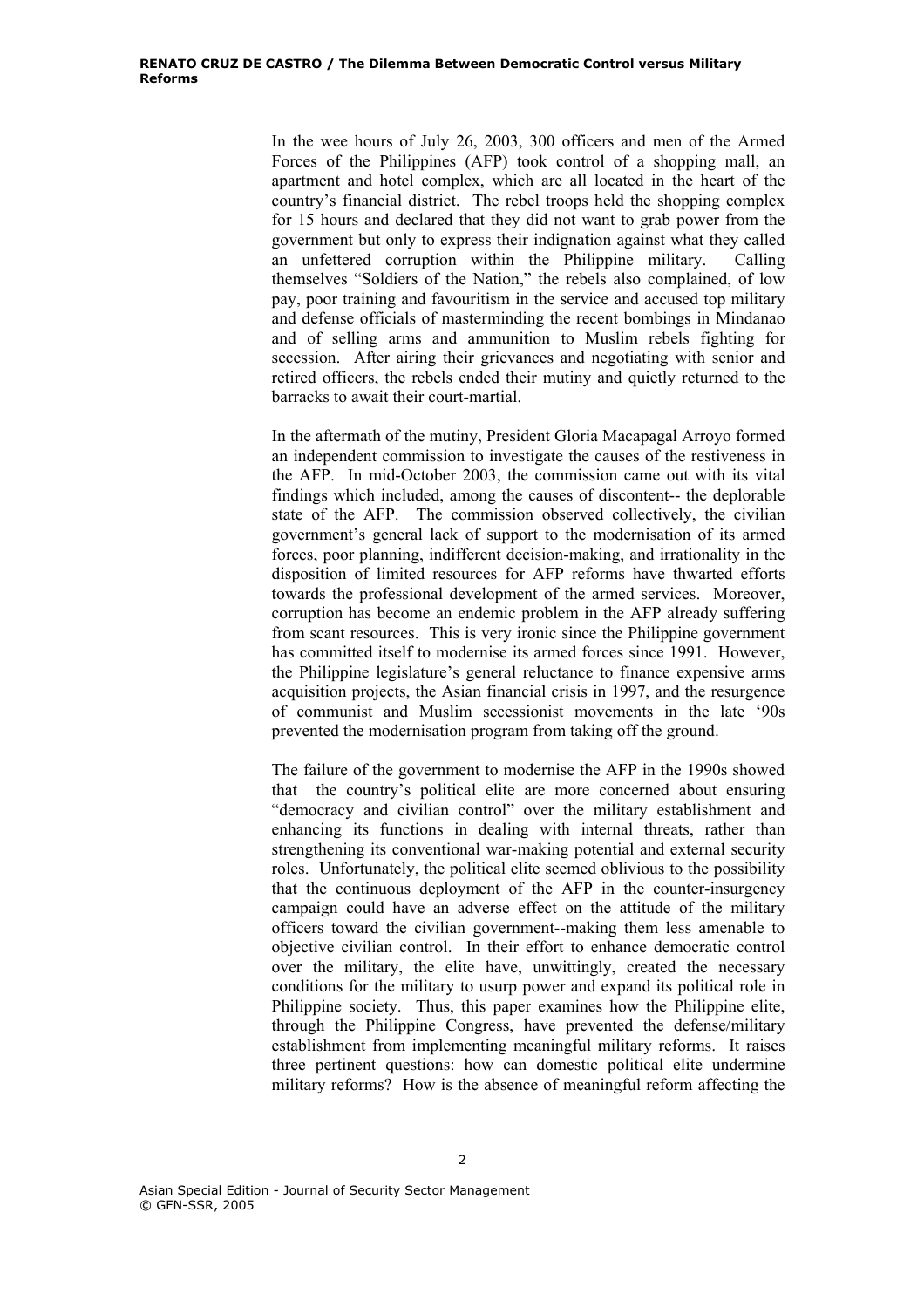AFP? And what is the prospect of any meaningful reform in the Philippine military?

#### **Military Reforms and Political Elite**

As a concept in Strategic Studies, military reforms can be defined as a rational state' response to changing politico-strategic circumstances, particularly changes in the nature of the threats, the balance of power and sometimes, in the internal dynamics of the body-politik.<sup>1</sup> The end of the Cold War in the early '90s has made military reforms or changes throughout the world an imperative. Globally, various armed forces have reformed and restructured according to the changing strategic environment of the post Cold-War era. Both government and its armed forces are taking into account declining threats from other states, the growing unwillingness of the public to pay the price of maintaining sizeable defense forces, the emergence of low-intensity conflicts in a world of increased interdependence, and the development of technologies that have provided relatively inexpensive and efficient substitutes for humanintensive armed forces.<sup>2</sup> The ability of states to effect military reforms depends on two factors: firstly on how well their military organisations adapt to their changing strategic, political, budgetary, and technological milieus; and secondly, and more importantly, the relation of the armed forces to the rest of society, specifically with reference to the political elite's willingness to provide more resources and allow the military to develop its own internal structure, ethos and war-fighting capabilities.

Changes or reforms in military doctrine and strategy, to a large degree, rest on the political elite's experience and learning that constitute the conceptual lens through which the state interprets and structures its politico-strategic reality. This conceptual lens plays a far more consequential role in determining strategic decisions and policies.<sup>3</sup> The political elite may be aware of the need for strategic adjustments, but because of psychological dysfunctions, miscalculations, or inappropriate strategic beliefs arising from cognitive constraints, they might respond by pursuing either overly cooperative or overly conflicting policies that can jeopardise the state's primary security interests.<sup>4</sup> In thinking of military reforms, the need to determine whether or not the proposed change is necessary and appropriate, if the reform will support the government's objectives, and if military changes can be tailored to ensure that a state's interest can be effectively secured, and what military organisation and practice will be emulated.<sup>5</sup> The political elite may undertake a military reform for reason of identity and legitimacy rather than to improve military effectiveness or adopt new military structures and practices to keep up with the competition in the international system. The civilian government may intervene directly to push its armed services to reform, or superficially, without any substantial results in the structure and capability of the defense establishment. Or it may show little interest in how the military reforms are implemented and only concerns itself with how much these reforms may cost the treasury.<sup>6</sup>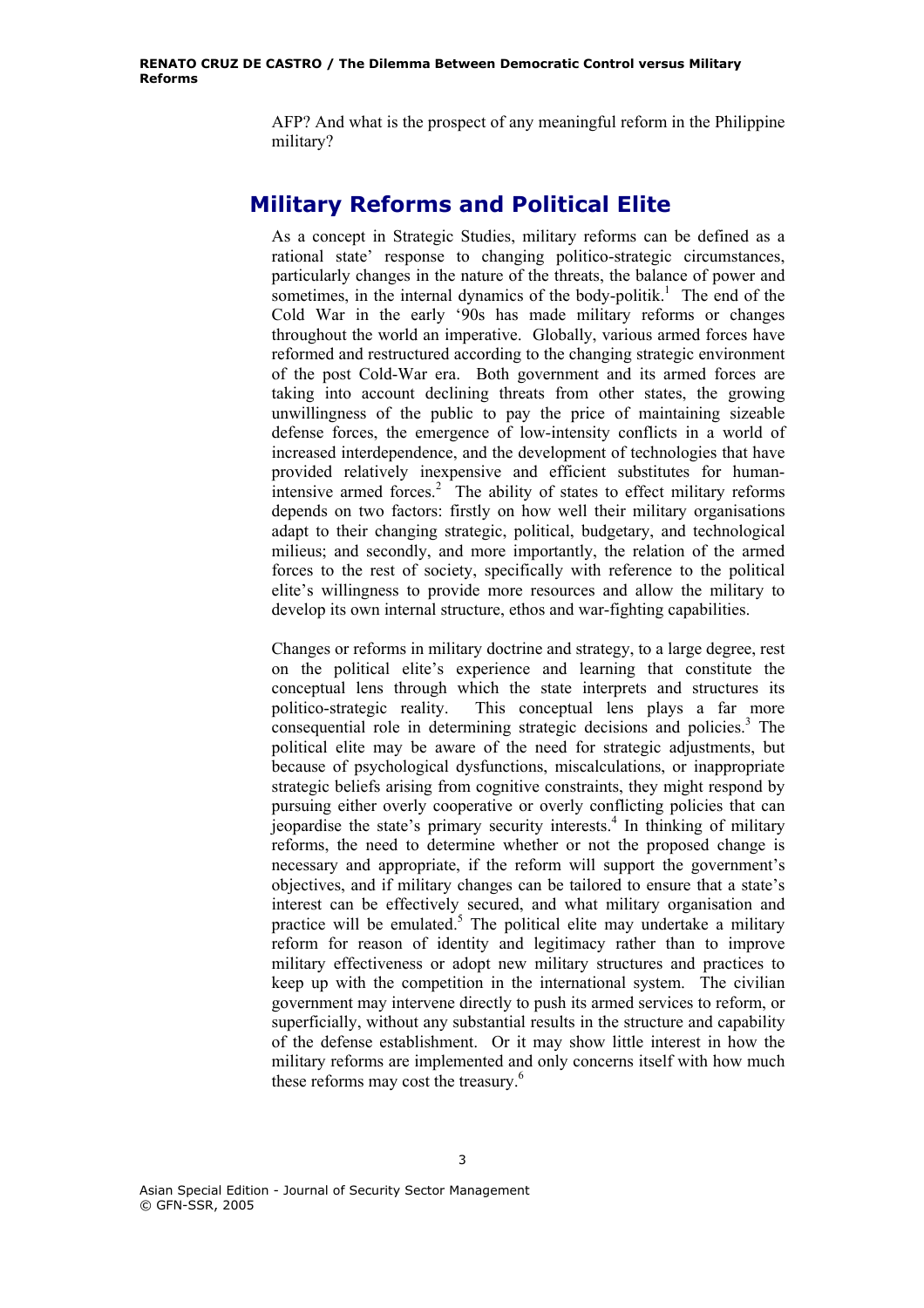The 400 families, who dominate Philippine politics and government since the country became independent in  $1946$ , constitute the political elite.<sup>7</sup> They have financed politicians (many of whom are members of their clans), and political parties, and purchased the loyalty of government bureaucrats and military officers.<sup>8</sup> The elite act as rent-seeking political powerbrokers who support successive Philippine presidents and members of the Congress. In return, they require these national officials to provide them with local and national largesse, thereby compromising the state's integrity and autonomy, and diminishing its resources.<sup>9</sup> The elite exercise their influence on the country's defense affairs and armed forces by: a) wielding power and influence over the state's principal means of coercion through legally controlling the military and police force, which, in turn, hold in check non-state armies, militias and insurgents; and b) formulating decisions that reshape, ignore, or circumvent the strategic interest of the military establishment. The Philippine elite dictate defense reforms through their control of the Philippine Congress. Through their power and influence over appropriation and budgetary matters, these legislators are able to affect defense programs. On the issue of defense spending, the legislators generally concentrate on the acquisition of the requirements for their electoral success—public works projects and patronage—while remaining suspicious of the military by subjecting defense budgets to minute scrutiny.<sup>10</sup> As evidenced by their behaviour in the National Assembly prior to World War II, the Philippine elite generally feel that "money ought not to be squandered on the army but could be spent on more constructive projects."<sup>11</sup> The elite's role as powerbrokers and their control of the legislature enable them to make the Philippine state a private instrument or a *prebendal* state.<sup>12</sup> Such state is characterised by a formal political unit created by external recognition, territoriality, and legitimate monopoly of violence but nevertheless an empty shell that is controlled by those possessing *force mejeure*—the 400 families.

# **The AFP as a Professional Military**

Since 1946, the elite have seen the armed and ideological challenge from the communist movement as the more urgent threat to the state rather than external forces. The traditional Philippine political elite are unified by their fear of agrarian radicalism and their little interest in military institutions.<sup>13</sup> Formed immediately after World War II, the AFP was directed by the elite to fight against Japanese stragglers, local criminals and outlaws, the communist Hukbalahap (People's Army against the Japanese) and other anti-government elements.<sup>14</sup> Eventually, during the post-1946 era, the AFP concentrated on domestic insurgencies, while external defense has been considered as a latent function.<sup>15</sup> From the perspective of both the elite and the state, external threats are minor problems that could be addressed by the country's security relationship with the U.S.<sup>16</sup> Thus; the AFP has since focused on internal security threats --"the enemy within, rather than an external other."<sup>17</sup> However, the withdrawal from the Philippines of American military forces in 1992, and the consequent breakdown of the R.P.-U.S. security relations in the early '90s created the expectation that the Philippine military was veering toward external security concerns. Seemingly then, the AFP could now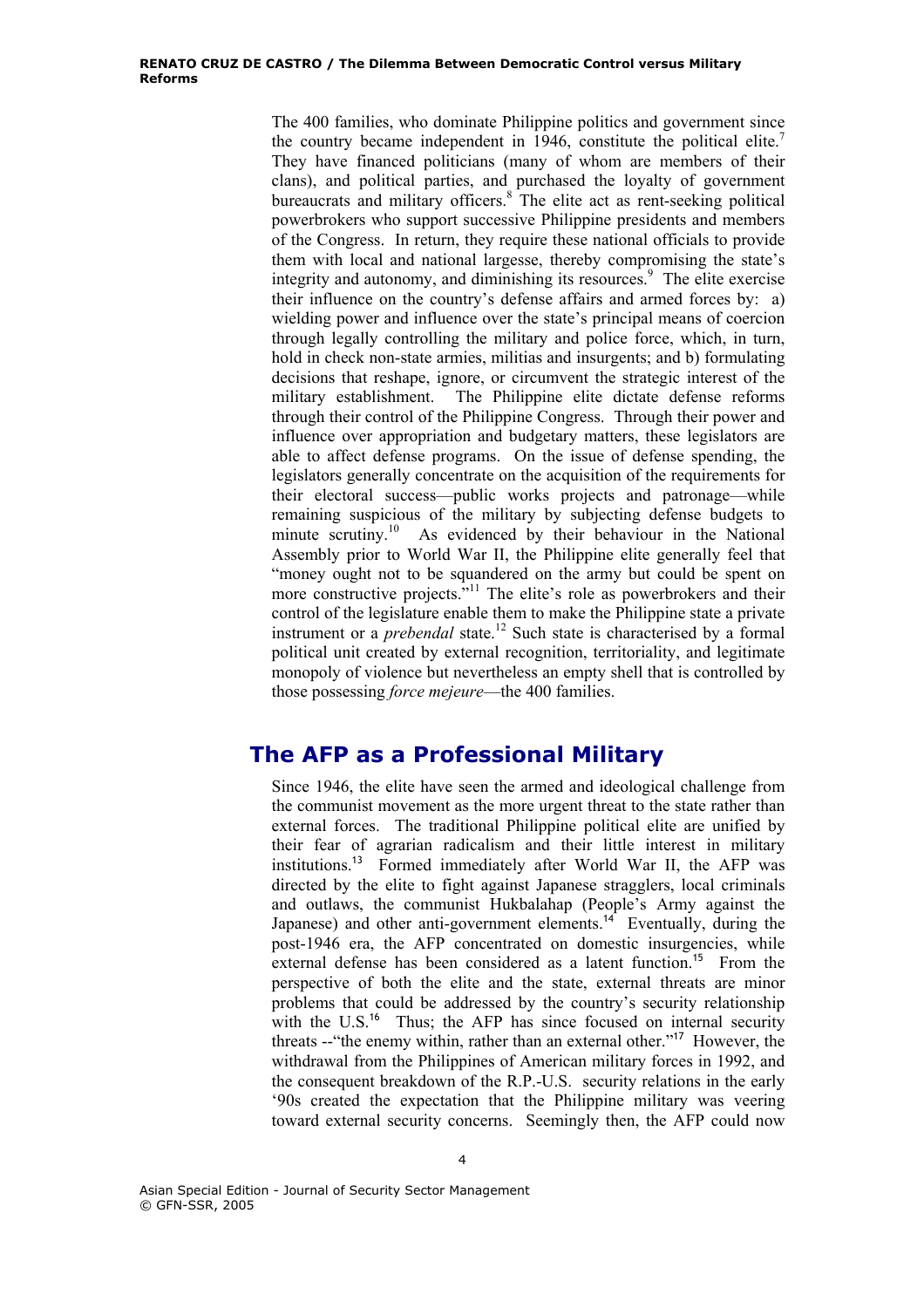institute a major reform as it could concentrate its resources and efforts outwardly, rather than inwardly or against local insurgents.<sup>18</sup> More than a decade later, the presumption proved to be false as external developments and more significantly, the elite's control of the Philippine Congress prevented any major reform in the AFP and brought the country's defense concerns back to internal security.

In the immediate post-World War II era, the Filipino elite saw the close security ties with the U.S. as extremely favourable to their interests. Because the Philippine state considered developing an autonomous defense capability too expensive, being security-dependent on the U.S. was considered as the best alternative. The elite had also seen the importance of the country's alliance with the U.S. not only because of its deterrent effects but also because of the various military assistance programs providing equipment, spare parts and training to the Philippine military. This aid translated to lower military expenditures as reflected in both economic performance figures and budgetary outlays.<sup>19</sup> Thus, the country did nothing to develop a self-sufficient and capable military during the Cold War period.<sup>20</sup> In fact, the Philippines registered lowest in defense expenditures in Southeast Asia and one of the lowest in the world. Low defense expenditures, in turn, made it possible during the '60s for the state to allocate 40 per cent of the national budget to health, education, and welfare, and another 14 per cent to other economic services as such roadbuilding, establishment of post offices and provision of agricultural credits. $2i$  Significantly, this enabled the elite to generate resources that they could control and proffer to foster political patronage, especially during local and national elections.

The political elite's use of the AFP for counter-insurgency functions and the country's dependence on the U.S. for military equipment greatly affected the military's sense of "professionalism." On the hand, the Philippine military imbibed a sense of professionalism based on the objective acceptance of "civilian control." During the late '50s and '60s, the AFP acquiesced to its declining status and role in the domestic scene as it witnessed its defense budget being reduced, its civic actions trimmed down, and its autonomy relatively subordinate to civilian control.<sup>22</sup> On the other hand, dependence on U.S. security assistance and the Philippine military's involvement in internal security functions have affected an important aspect of the AFP's sense of professionalism—its level of competence in and the possession of the requirements for the "management of violence." Ideally, an armed forces' competence in external defense functions and involvement in the increasing complexity of inter-state conflict can make a military more specialised, more distinct, and apolitical.<sup>23</sup> This is not the case with the AFP. The Philippine military's resources and force structure have not been designed and geared to protect the country from external threats and foreign aggression.<sup>24</sup> Rather, its primary mission since the late '60s has been combating communist insurgency and later, the Muslim secessionist movement in Mindanao.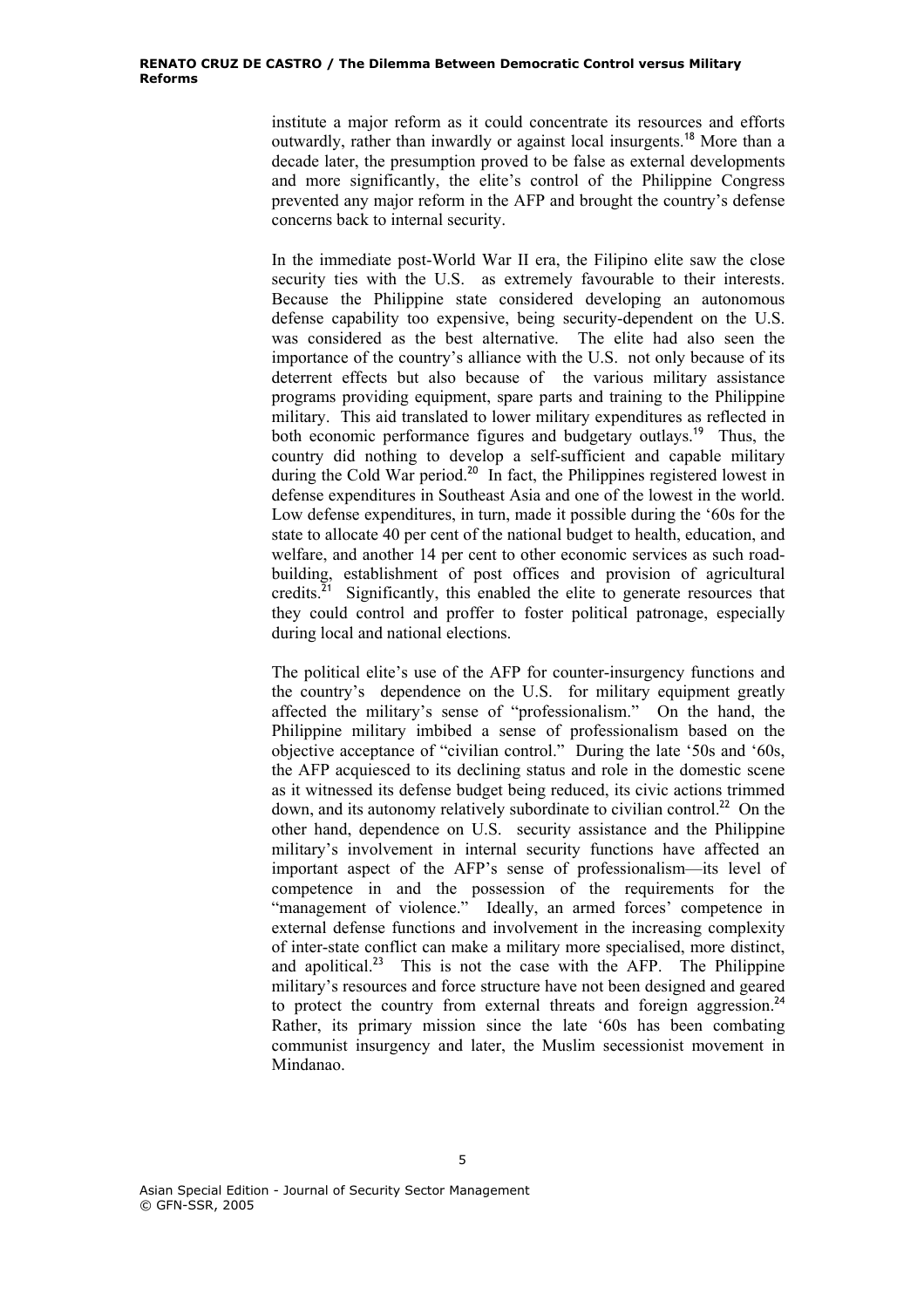This has greatly affected the AFP's force structure and combat capabilities. The Philippine Army's (PA) weapons and equipment have been equivalent to a light infantry force structure with a combat capability only for counter insurgency mission.<sup>25</sup> The Philippine Navy's (PN) major surface combatants are mostly of World War vintage that have been in a sad state of despair and of questionable combat and other operational capabilities. The Philippine Air Force (PAF) is equipped with a number of fixed-wing aircraft and helicopters but its air defense capability has deteriorated since the '60s because of its involvement in counterinsurgency functions. With its limited external security role since the '60s, the AFP has been deployed for counter-insurgency operations from the 1970s to the present. This, in turn, gave the Philippine military the opportunity to develop its organisational, administrative, and ideological capacities to increase its clout to the detriment of the civilian government. Moreover, its involvement in internal security functions led to the demystification of the government, and the exposure of the weakness of civilian leaders and institutions to the AFP officers and men. Significantly, this created the necessary conditions for the military to expand its socio-political role in Philippine society.

# **Impetus for Military Reforms: The Modernisation of the AFP**

In September 1972, President Ferdinand Marcos declared martial law. In building and consolidating his authoritarian regime, President Marcos used the military as a primary means to exercise his political power. During his reign from 1972 to 1986, the AFP served as a bastion of Marcos' New Society—enforcing his authority, arresting political opponents, staffing civilian agencies, conducting civic actions, and neutralising subversive or dissident groups.<sup>26</sup> The early martial law period was also marked by the government's attempts to develop the capabilities of the AFP and enable it to project an enhanced defense posture. The declaration of martial law, the abolition of the Philippine Congress, the expansion of the AFP's role and mission, the outbreak of the Muslim secessionist rebellion in Mindanao, and the general reluctance of the U.S. to provide the AFP with some counterinsurgency weapons made the country realise that it would have to supply its own armed forces with the necessary hardware for internal defense $27$ 

The AFP, specifically the PA, began to acquire various non-Americanmade weapons system and equipment relative to its organisational expansion in response to heightened Muslim insurgency in Mindanao.<sup>28</sup> The government also initiated the Self-Reliant Defense Posture (SRDP) in 1974, aimed at developing the domestic defense industry to provide the necessary armaments and equipment to the Philippine military. Defense officials contracted SRDP projects with the government arsenal and local manufacturers, encouraging the use of indigenous resources and production capability to equip the AFP so that it could perform its "basic functions to move, shoot, communicate, and survive, free from external intervention and influence."<sup>29</sup>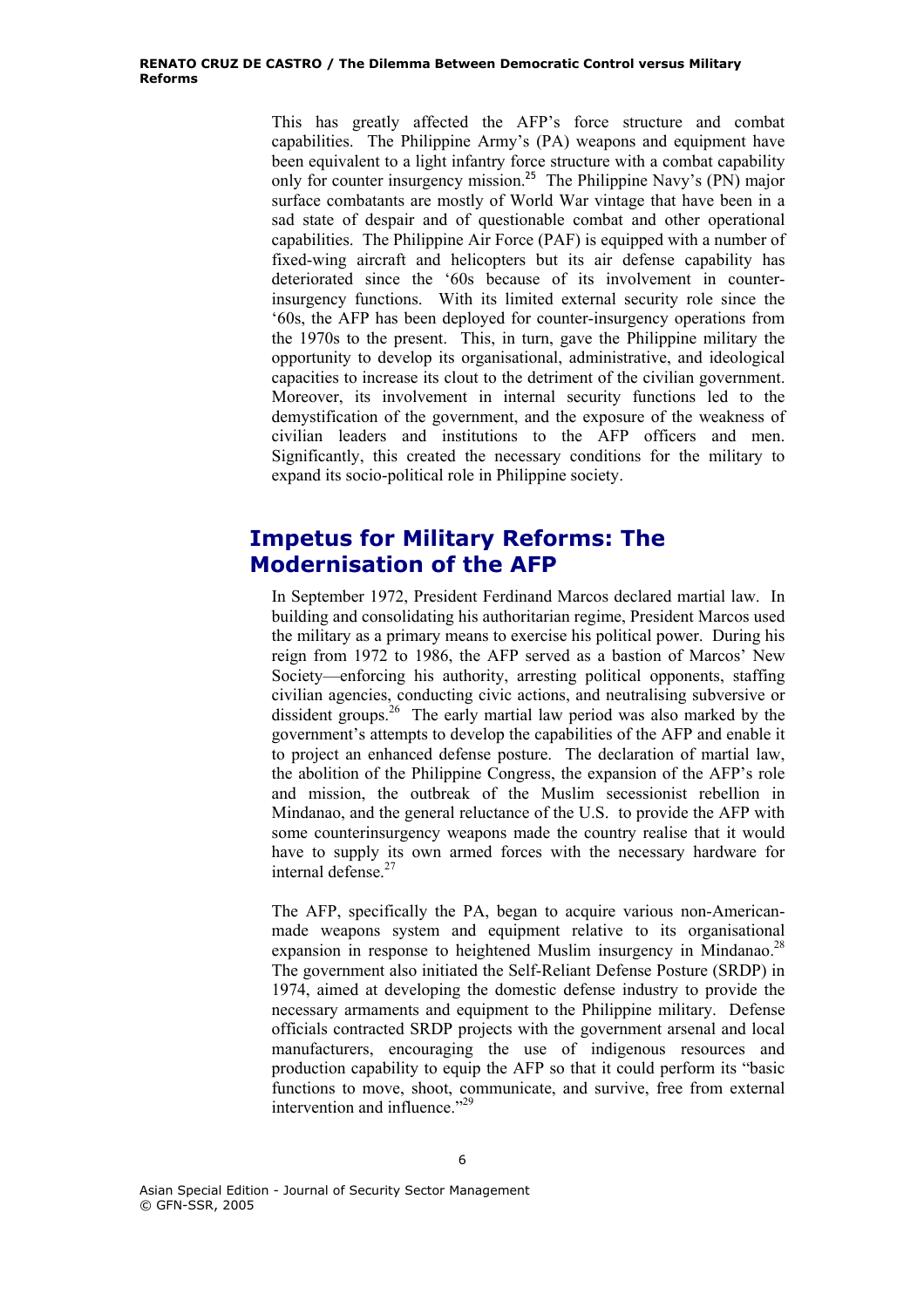The Philippine government's efforts towards an enhanced and independent defense posture gained momentum during the late '80s. In 1989, the Department of National Defense (DND) and the AFP prepared various long-term plans in the light of the U.N. General Assembly's passage of the Law of the Seas, the brewing territorial disputes in the South China Sea, and the PN's glaring inability to patrol and secure the country's wide maritime boundaries.<sup>30</sup> The AFP top bass also pushed for the modernisation of the PN by purchasing six Fast-Attack Crafts (FAC). The military top brass argued that the PN had no missile and blue- water capabilities and asked the Philippine Congress for funds to buy ships needed for a sequential control of the country's maritime territory.<sup>31</sup> For its part, the Philippine Senate encouraged the AFP to develop a 15-year arms acquisition program as a hedge for a possible withdrawal of American bases from the country and the consequent reduction of U.S. military assistance to the Philippine armed forces. The Senate also directed the AFP to formulate a general plan that would lessen the country's dependence on the U.S. security umbrella and to develop its external defense capability.<sup>32</sup> The Senate's eventual decision not to ratify the Philippine-American Cooperation Treaty (PACT) of 1991 compelled the AFP to plan for a self-reliant defense capability through an initial 10 year modernisation program. In its early version, the program focused on developing the AFP's conventional military strength through the purchase of a much-needed equipment and weapons systems. Concretely, it provided for the acquisition of all-weather interceptor planes, radar sites, a fleet of surface ships, amphibious landing transport ships, and naval gunfire support capability costing nearly Php140 billion (US\$560 million at the 1990 exchange rate) spread over a 10-year period.<sup>33</sup>

#### **Congress and Military Reform**

The elite, however, were not inclined to increase defense expenditures despite the withdrawal of American forces from the Philippines and the consequent cut in U.S. military assistance to the AFP. They believed that as an insular country, the Philippines was not faced by any external threat at the time, and they felt no immediate pressure to allocate more resources for defense spending. They made sure that the AFP modernisation program would be predicated on the "principle of economy," best illustrated by purchasing the most economical equipment for the purpose of attaining or performing the mission of the armed forces.<sup>34</sup> Any arms acquisition made for the AFP modernisation program would be guided by the Philippine Congress' financial priority. Then Senate Defense Committee Chairman Orlando Mercado put it more succinctly: "We are not economically capable of going on a buying spree."<sup>35</sup>

The Philippine Congress instructed the Department of Budget and Management (DMB) to revoke the DND's Forward-Obligation-Authority, thus preventing the AFP from entering into any multi-year contracts. This meant that the AFP must get annual Congressional approval for any major arms acquisition. The Philippine Senate also tried to influence the objectives of the modernisation program. Filipino senators told AFP leaders that if they had their way, the modernisation program "will be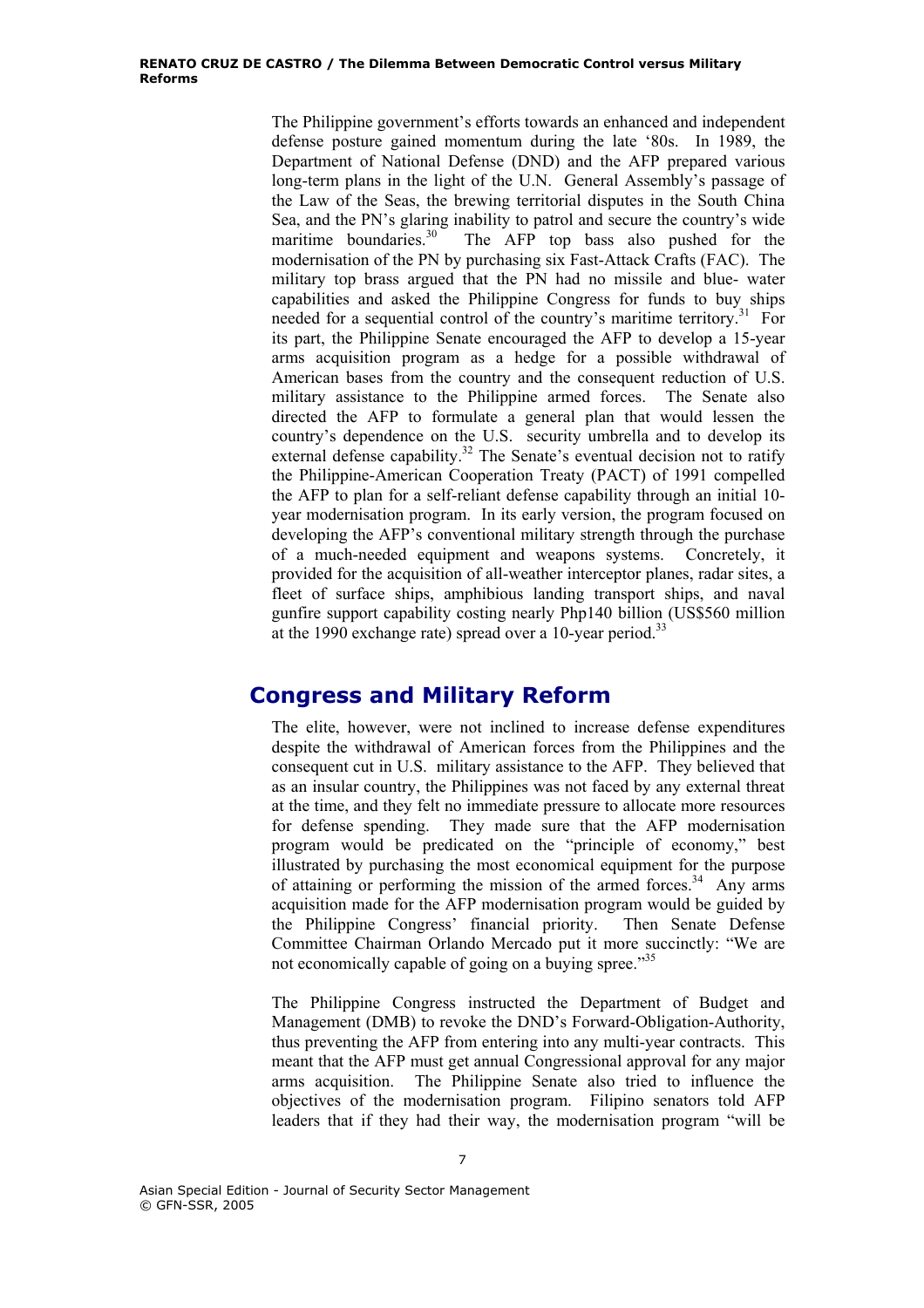directed more at protecting natural resources than repelling armed invaders."36 They also criticised the initial program as limited to the mere acquisition of equipment without any regard for force restructuring and organisational development, human resource development, and doctrine formulation. Although outwardly supportive of the AFP modernisation program, the Filipino elite saw to it that any major defense spending would pass through the legislative mill so that the Congress could determine the limits of the program implementation.<sup>37</sup> Furthermore, a law providing for the mechanics and objectives of any AFP modernisation program must first be legislated.

It took the Philippine Senate almost three years to debate and discuss the merits of the arms modernisation law, which resulted in a division of the upper chamber. On the one hand, a group of senators thought that Congress should grant the AFP the authority to commit the government to long-term, multi-year contracts, and to trust the military to use its proper judgment in determining what military hardware to acquire and when.<sup>3</sup> On the other hand, another group of senators was convinced that given the existing practices and the military's unimpressive record in arms acquisitions, the government might be throwing good money for nothing.<sup>39</sup> During the numerous deliberations on the bill, the legislators persistently argued that acquiring new hardware for the Philippine military would surely affect national priorities, as resources that could have been used for economic and social projects would have to be spent on the AFP modernisation program.<sup>40</sup> The Philippine Senate then required the AFP to submit a Table of Organisation so that it could manage the military's future purchase and determine its priorities in the modernisation effort. The Congress also dilly-dallied in approving the sale of military real estates so that AFP could raise the necessary funds for its arms acquisition program. Filipino legislators thought this delay was necessary so as to avoid problematic land deals the military might enter into in the face of the numerous graft-tainted cases the Congress was investigating at that time.  $41$  After nearly three years in the legislative mill, the Philippine Congress in February 1995 passed Republic Act No. 7898 or the law providing for the modernisation of the AFP.

The law obliges the government to fund and allocate a separate budget for a 15-year modernisation program. It also calls for a program that will develop the AFP into a responsive and effective force with external defense capability, as well as with civic and developmental functions to support the country's economic growth. An important component of the program is the replacement of the AFP's obsolete weapons system and the acquisition of modern hardware that can be utilised for military and civilian purposes. The program envisions the creation of self-reliant and modern armed forces highly capable of providing external defense, and of performing peacetime functions.42 It also emphasises the development of the AFP's air and naval assets to provide the Philippine military adequate air defense, maritime surveillance, patrol, and response, and offshore territories patrol capabilities.<sup>43</sup> The PAF will acquire two squadrons of multi-role fighter aircraft and surface-to-air missile and gun system.<sup>44</sup> The PN will be given the biggest budget allocation for the purchase of three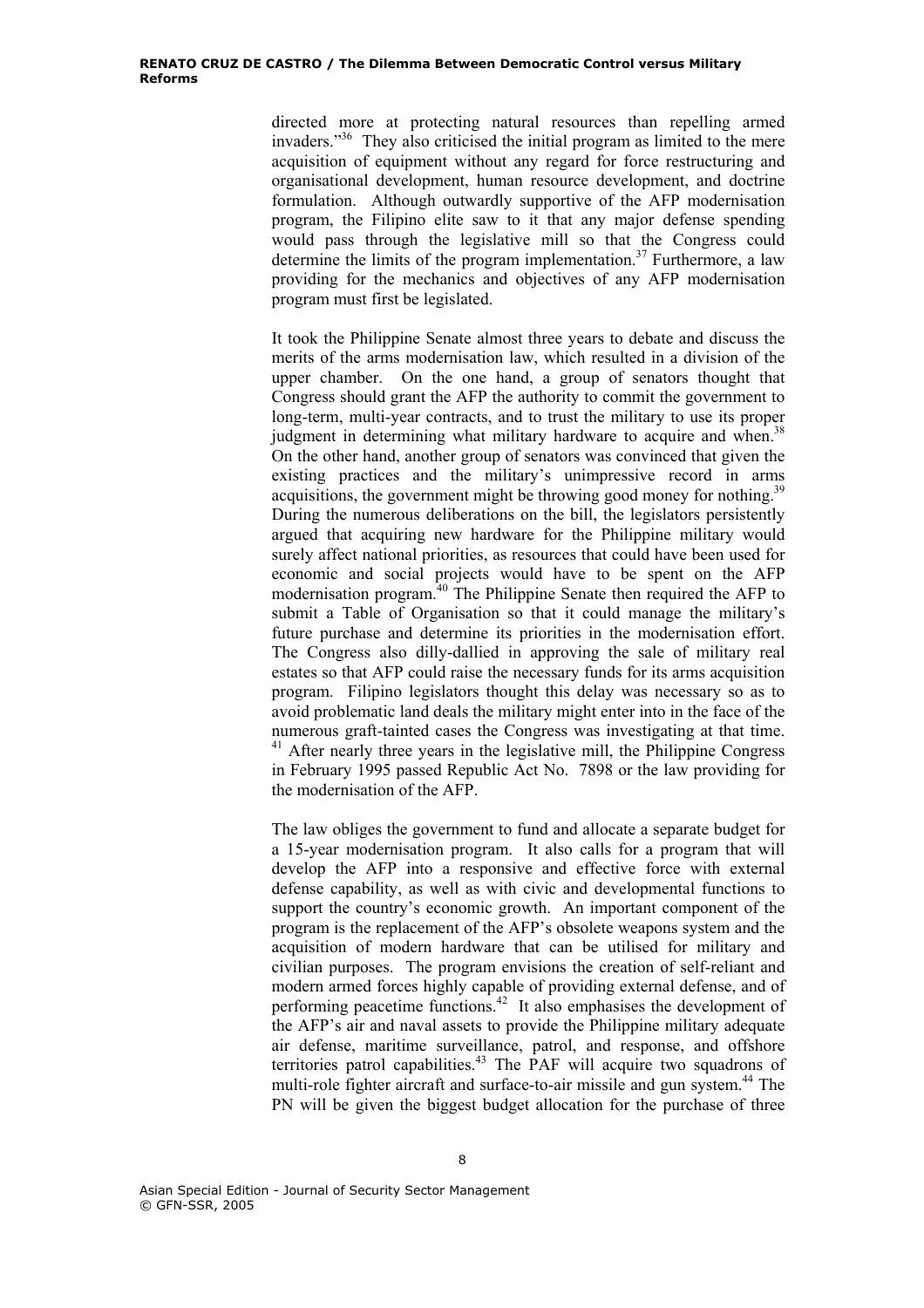frigates, six corvettes, 12 offshore patrol vessels, and 12 missile boats.<sup>45</sup> In addition, the Navy will also acquire nine helicopters and six fixed-wing aircraft to develop its naval aviation capability.

However, the law ensures that the allocation of resources for this additional defense expenditure would go through a very complex, legalistic and tedious legislative process and that any arms modernisation program for the AFP would be determined by the agenda of the legislators. Obliged by the law to provide a multi-year funding to the AFP modernisation, the legislators felt the need to reform the military establishment, and they, through RA 7898, prescribed a number of requirements "to ensure transparency" in what was expected to be multimillion dollars deals.<sup>46</sup> As then Senator Orlando Mercado declared in his sponsorship speech on the law in 1994: "This [the law] involves a vision for the Armed Forces of the Philippines, which Congress, as the highest policymaking body of government, now has the singular opportunity to shape."<sup>47</sup> RA 7898 specifies a budget ceiling of Php 50 billion (US\$2) billion at the 1996 exchange rate) for a Five-Year Rolling Plan divided into five components: force restructuring, acquisition, bases development, human resource development, and doctrines development.<sup>48</sup> The act also stipulates that Congressional funding for the modernisation program will only be made available if there is a budget surplus. More significantly, the law requires a very cumbersome procurement process and a complex acquisition structure.

These two separate but sequential procedures provide a step-by-step and level-by-level process in equipment acquisition. The first procedure involves complex rules that include numerous requirements ranging from technical qualifications, foreign sources, amounts involved, and security considerations. Fulfilling all the procedural demands caused delays in the program implementation, and has forced a number of reputable defense manufacturers out of the bidding process due to their inability to meet the numerous requirements.<sup>49</sup> An Army lieutenant colonel assigned to the modernisation program comments: "The law was too stringent. We could not move forward easily because of structural flaws in the law. We understand some provisions are designed to make the procurement process graft-free but these also hampered the entire process."<sup>50</sup>

Immediately after the passage of the law in 1995, the AFP and the Congress found themselves face to face again in a 22-month gridlock over the nature of the program and whether the economy could afford the Php331.62 billion (US\$13.24 billion at the 1996 exchange rate) price tag for the modernisation of the Philippine military. Unsure where it could sources the money, the Congress concluded that the Philippine economy was not capable of financing the program. Thus, it directed the AFP to reprioritise and revise the program so that the total amount for the whole modernisation would not exceed Php  $170$  billion.<sup>51</sup> The AFP tried to convince the lawmakers that this amount would not be enough to develop the capabilities of the armed forces. The legislators, however, had made up their minds that Philippine economy could simply not afford the Php 331.62 price tag of the original AFP modernisation program. After much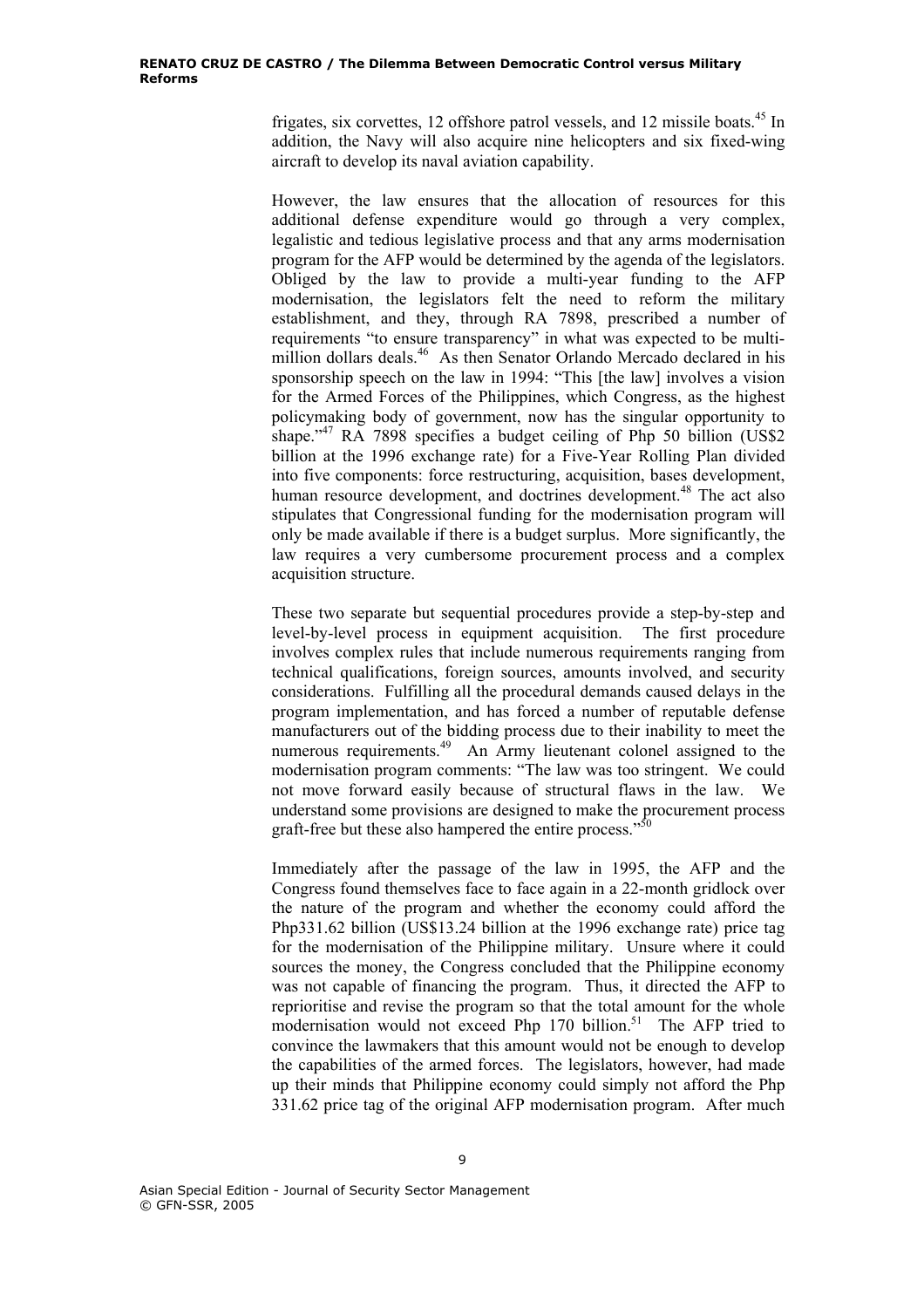debate and discussion, both the Congress and the AFP agreed to a compromise—the implementation of the program would be divided into two phases. The first phase would total nearly Php164. 553 billion (US\$6.62 billion at the 1996 exchange rate), while the original Php 331.62 billion program would be implemented if the Philippine economy would grow. As a consequence, the AFP went back to the basic requirements of the program. Eventually, on December 2, 1996, the Philippine Congress passed Joint Resolution No. 28, which provided for the legislative approval of the AFP modernisation program. The declaration, however, requires the defense establishment to submit to Congress an annual report of the AFP's implementation of the modernisation program along with the "estimated expenditures and proposed appropriation consistent with national security policy" laid down by the Philippine Congress.52 The slow and tedious passage of the law and the approval of the modernisation plan demonstrate the Philippine elite's general reluctance to increase the AFP budget drastically and their general distrust of the Philippine military when it comes to its financial transactions.

# **The Missed Opportunity**

In 1997, the defense establishment began operationalising the modernisation program. The AFP leadership completed the review and evaluation of the shortlists for the Multi-Role Fighter (MRF) Program of the PAF and the Offshore Patrol Vessel (OPV) Program of the PN. The passage of both the law and joint resolution, however, did not lead to an automatic appropriation of funds for the AFP modernisation program. Under the law, the AFP should first generate Php50 billion (US\$ 2 billion at the 1996 exchange rate) seed money during the first five years, with interests to be retained so that the program could be financed continuously. However, Congress did not allot any funds for the first year and instead, tasked the executive branch of government to a portion of the military the Fort Bonifacio military reservation for Php 26 billion (US\$ 1.04 billion) in 1996. Under the deal, the AFP was to get 35 per cent of the proceeds of the sale.

The Bases Conversion Development Authority (BCDA) was designated to sell the military property and handle the proceeds. The AFP's share was Php7.8 billion (US\$ 312 million) but was eventually reduced to only Php5.8 billion (an estimated US\$232 million). After the sale of the military real estate, the BCDA, however, did not immediately turn over the Php 5.8 billion proceeds to the AFP because of the apparent absence of an agreement between the defense and budget departments on money transfer. Instead, the money was channelled to the Philippine Government's general fund. Although the DBM issued a special allotment order for the release of the AFP's Php5.8 billion share in the next two years, a regional quagmire--the Asian financial crisis—militated against the initial implementation of the program. The peso depreciated by almost 40 per cent vis-à-vis the U.S. dollar as the Philippine economy suffered from a significant drop in foreign investments. The AFP suspended the PAF's plan to acquire a squadron of MRF planes as well as the PN's order of six offshore patrol vessels due to the inflated costs of equipment caused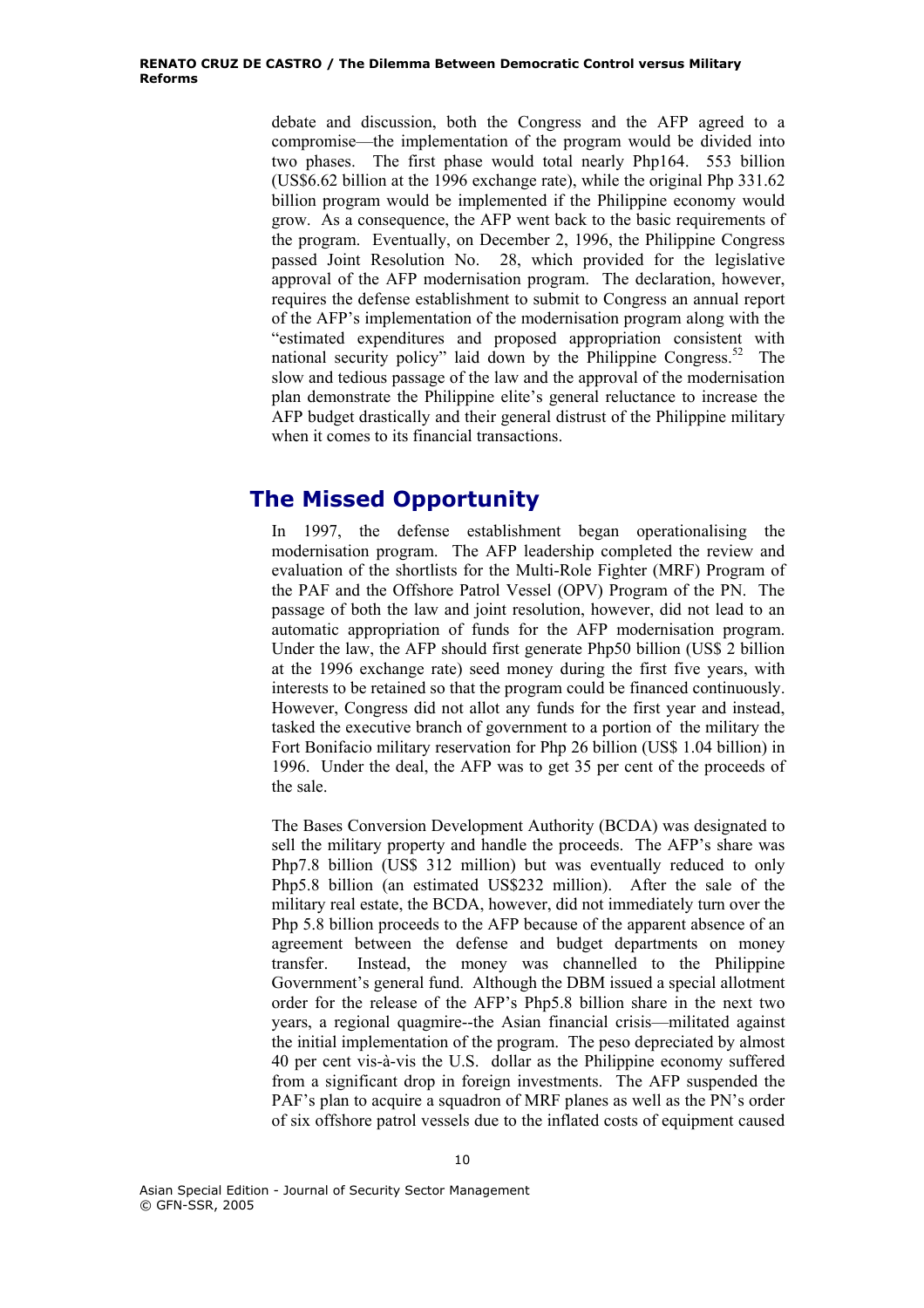by the rapid decline of the purchasing power of the Philippine peso.<sup>53</sup> The AFP also took into account the need to balance internal security and external defense priority operations in the light of increasing activities of communist insurgents in the late '90s.<sup>54</sup>

# **Back to Internal Security**

One of the assumptions behind the Philippine government's decision to modernise the AFP was the projected strategic defeat of the communist movement in the early '90s. During that period, the number of communist guerrillas dramatically decreased from a peak strength of 25,800 in 1988 to about  $14,470$  in 1992.<sup>55</sup> In January 1991, the Philippine Congress passed Republic Act No. 6975. This law provides for the conditional transfer of the counter-insurgency function from the AFP to the Philippine National Police (PNP) by January 1, 1997. However, in the mid-90s, the moribund Communist Party of the Philippines (CCP) grew from 4,000 in 1995 to 9, 400 in 1999 while its military wing, the New People's Army (NPA) increased from  $6,020$  in 1995 to 11,930 in 2001.<sup>56</sup> The communist insurgents' firearms also increased by 4 percent annually since 1995 and guerrilla fronts expanded from 58 in 1995 to 70 by the turn of the century.57 At the same time, the Moro Islamic Liberation Front (MILF) began mobilising its forces for the secession of Muslim Mindanao from the predominantly Christian Philippine state. Faced with a resurgent communist insurgency and a renewed Muslim secessionist rebellion, the Philippine government found it imperative to transfer internal security functions from the PNP back to the AFP.

This arrangement took effect in early 1998 when President Fidel Ramos signed Republic Act No.  $8551<sup>58</sup>$  With the passage of this law, the AFP shelved its plan to reduce its personnel and began deploying forces in rebel-infested areas in the Philippines.<sup>59</sup> In early 1999, the MILF and the AFP began engaging in a number of full-scale combat encounters. With 12,458 regulars and 8,466 firearms, the MILF boosted its military campaign for the establishment of an Islamic state in Mindanao.<sup>60</sup> This move compelled the AFP to recruit 9,000 able-bodied men to constitute the Citizens Armed Forces Geographic Units (CAFGUs) that were deployed in areas that could not be covered by the AFP. The AFP also found it essential to direct the PN and PAF to provide units and combat support assets for counter-insurgency operations. More significantly, this turn of events goaded the AFP to reconsider its plan to focus on external defense functions and to redirect its strategy to defeating rebel groups in order to attain and thus, attain internal security.<sup>61</sup> The 2001 National Military Strategy directs the AFP to develop a "focus and contain" strategy against the insurgents. Thus the Philippine military has to concentrate its limited manpower and resources on a particular objective (internal security) rather than spreading them thinly without any significant impact. External threats will have to be overlooked until the AFP can redirect its resources toward them

Consequently, the AFP's priority shifted from external defense and arms modernisation to internal security concerns and the mere refurbishing of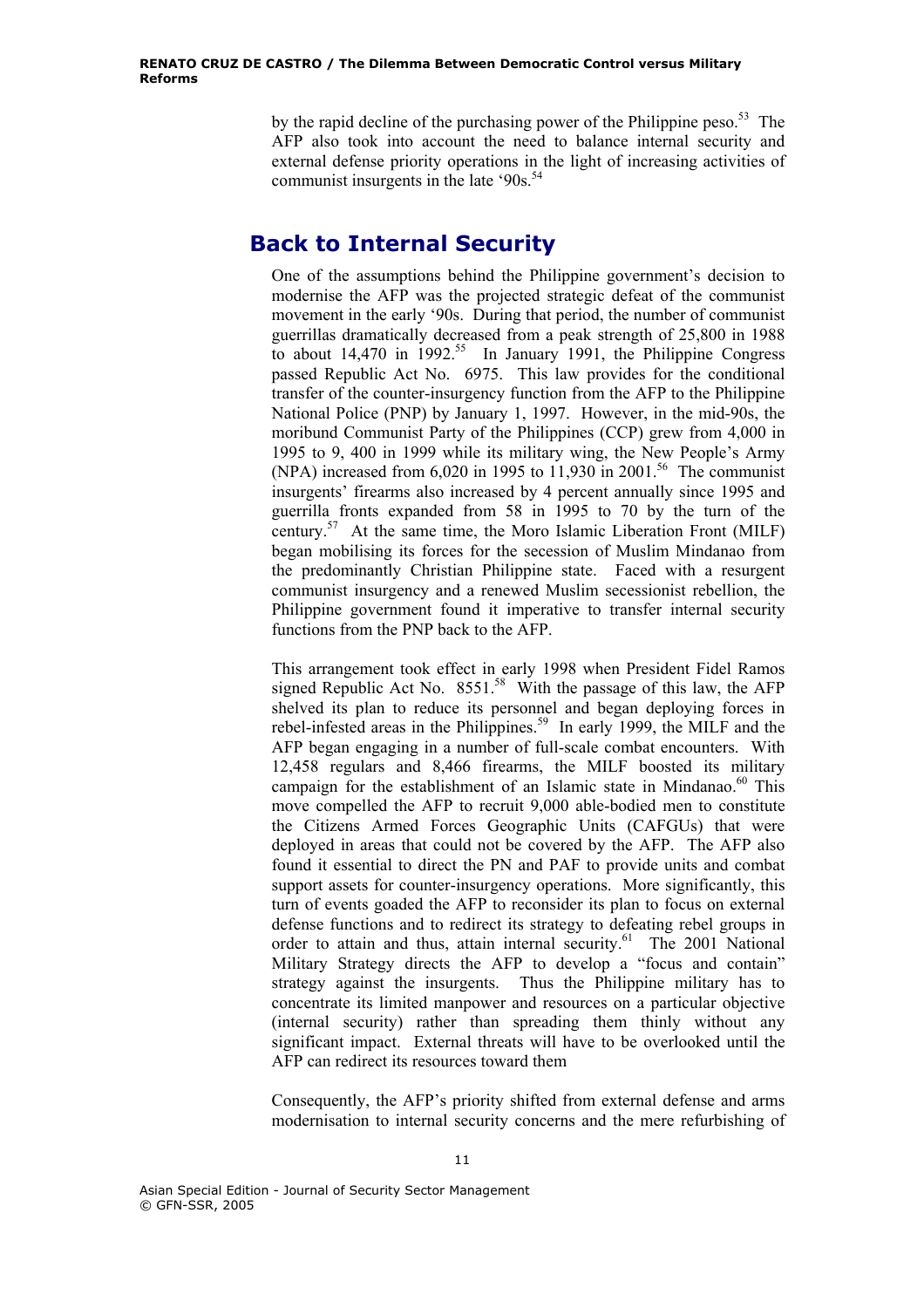old counter- insurgency equipment. Plans to acquire MRF for air combat, long-range patrol ships for naval interdictions, and a command-andcontrol system to connect the various AFP units were all relegated as longterm projects. The Philippine military began prioritising the requisition of assault rifles, mobility-enhancing equipment such as the M-113 armouredpersonnel carrier, artillery equipment, and night-vision devices for the PA.<sup>62</sup> Reversion to internal functions led to a radical change in the AFP's plan of projecting its capability from the Philippine shorelines to its maritime borders and of developing the PAF and PN.<sup>63</sup> Now, the priority is the PA, while the PAF has to develop its ground support and tactical airlift capabilities. Meanwhile, the PN has to focus on building the Marines' amphibious and sealift capabilities.<sup>64</sup> Admitting the adverse effect of the counter-insurgency campaign on the AFP modernisation program, the former commander of the AFP Modernisation Board bemoaned: "Our original intention was to develop [the] Navy and Air Force capabilities. We ended up prioritising small items for [the] counterinsurgency equipment of the Army.<sup> $165$ </sup> he current program prioritises the PA's acquisition of cargo trucks, engineer equipment, night vision weapons sights, squad automatic weapons, grenade launchers and night vision goggles.<sup>66</sup> Making matters worse, the AFP Internal Security Operation Plan projects that the AFP will have to address the threat posed by insurgent groups until 2005. This fact forced the Philippine military to postpone its Five-Year Rolling Plan beyond that year.<sup>67</sup>

# **A Lost Cause?**

In fairness to the civilian government, the executive branch has periodically tried to push for the modernisation of the AFP. However, legislative reluctance to fund the modernisation program and the occasional domestic political turmoil have always pre-empted any of these initiatives from being implemented. In December 1998, concern over Chinese forces allegedly fortifying their structure in Mischief Reef, prompted President Joseph Estrada to declare his intention to modernise the AFP.68 The following year, President Estrada released Php3 billion (an estimated US\$85.7 million at the 1999 exchange rate) in 1998 as an initial fund for the modernisation of the AFP and promised to allocate Php 7 billion (US\$ 200 million at the 1998 exchange rate) more the following year to start the program rolling.<sup>69</sup> Encouraged by President Estrada's support for the program, the AFP top brass set their eyes on the acquisition of three offshore patrol vessels in the next five years.<sup>70</sup> However, the Estrada Administration's focus on internal security and the consequent preoccupation with the political crisis that culminated in his fall from power in 2001 derailed the implementation of the AFP modernisation program.

In early 2001, President Gloria Macapagal Arroyo tried to jumpstart the modernisation program by instructing the DMB to issue a special Allotment Release Order for Php5.484 billion (an estimated equivalent of US\$107.5 million at the 2001 exchange rate) to the AFP, which represented the military's share in the sale of a portion property of the Fort Bonifacio estate in the mid-'90s. However, the Arroyo Administration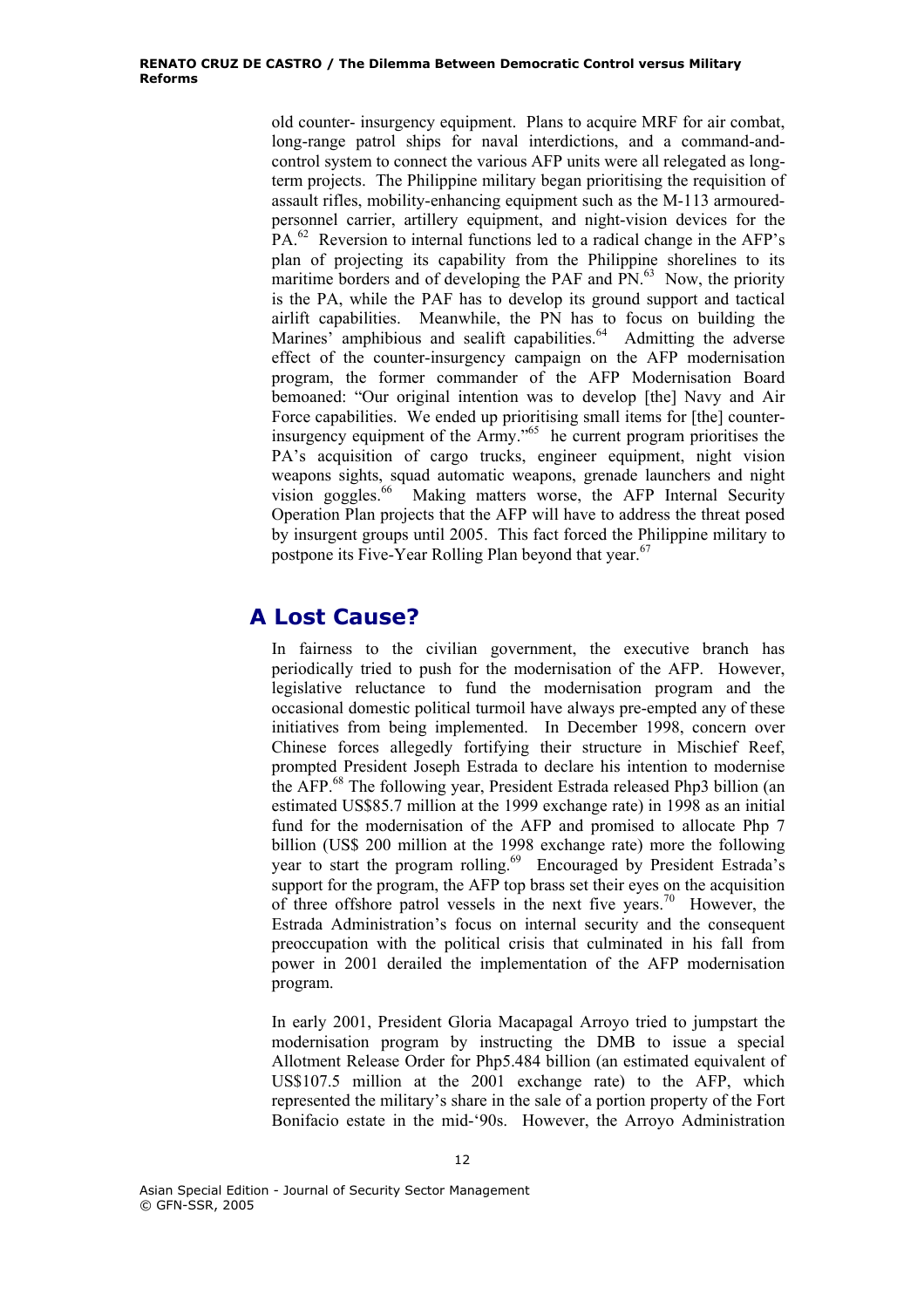discovered that the AFP's due share was not deposited to the AFP Trust Fund but was remitted to the government's general fund. Consequently, the fund was used by the Ramos Administration for the protection of certain vital economic sectors--particularly agriculture-- which were adversely affected by the trade liberalisation program.<sup>71</sup> In 2002, President Arroyo asked Congress to allocate additional funds to the longdelayed AFP modernisation program. However, instead of heeding her call for additional funds, the Philippine Senate reduced the proposed budget from Php 10 billion (an estimated US\$200 million at 2002 exchange rate) to Php 4 million (an estimated US\$80 million). Almost seven years after RA 7898 was passed, a number of senators are still convinced that given the existing corrupt practices in arms acquisitions and the AFP's unimpressive record in military hardware purchases, the government "may be throwing good money after bad" in its arms modernisation program.<sup>72</sup> Legislators also reasoned out that since the U.S. is providing the AFP with military trucks, artillery, helicopters and communications equipment, there is no need to purchase military material and that the budget for the AFP modernisation should instead be used for troop recruitment and the conscription of more paramilitary  $CAFGU<sup>73</sup>$  A year after the reduced budget was passed by Congress, the DBM did not release a single centavo of the fund because of the reported shortfall in the government's reserve allocation. The government recorded a dismal tax collection, causing the treasury to incur a Php 130 billion (an estimated US\$ 2.5 billion at the 2002 exchange rate) budget deficit target for 2002.<sup>74</sup>

More than 10 years after the program was announced, no amount has been spent for the AFP modernisation program. The Congress is still reluctant to fund any program directed towards the development of the country's autonomous defense capability. Obviously suffering from the lack of funds, disappointed with the Philippine Congress' reluctance to allocate resources for additional military spending, and still reeling from its reversion to internal security functions, the AFP formulated a down-scale modernisation program that primarily provides for a mere upgrading of existing PN and PAF equipment such as the UH-1 helicopters, C-130 transports, F-27 reconnaissance aircraft, World War II vintage Landing Ship Tanks (LST), and patrol vessels.<sup>75</sup> The new program also limits the acquisition of military hardware to only two Fast Craft Utility (FCU) worth Php150 million (an estimated US\$28 million). If implemented, this modified modernisation program will primarily be aimed at enabling the PN and the PAF to extend the serviceability of their ageing equipment. These two branches of the military will be tasked to support the PA against insurgencies that the AFP cannot subdue because of its chronic deficiencies in ground mobility, air assault capability, and maritime patrol and transport capabilities.<sup>76</sup>

### **The Oakwood Mutiny**

The non-implementation of its modernisation program and the military's reversion to internal security functions caused a number of officers and men to quip that the AFP is not an armed service but a glorified constabulary.77 PAF pilots complained that their Vietnam War-vintage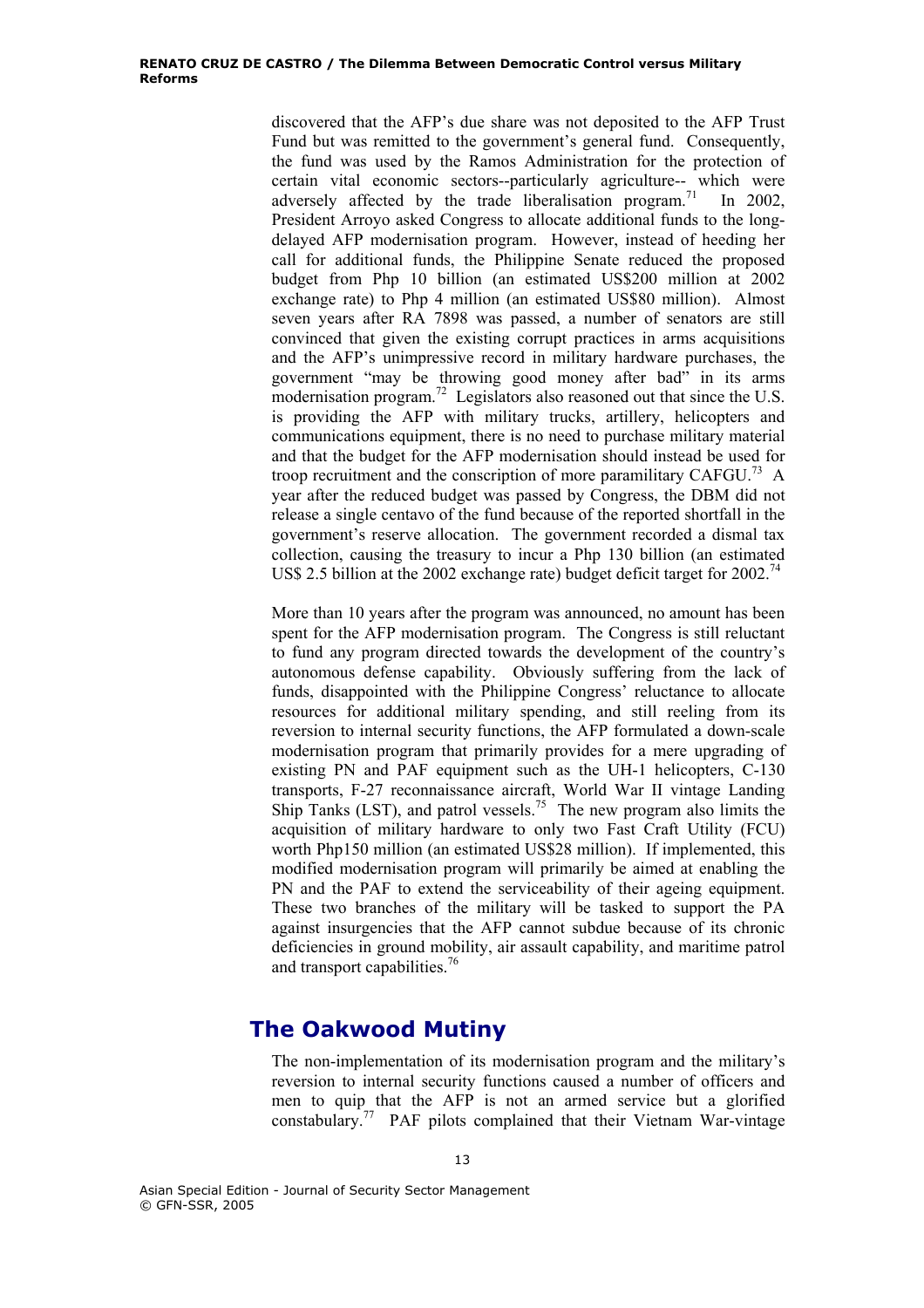planes are flying coffins while their naval counterparts expressed their dismay over ageing equipment and warships that cannot even detect or much more, interdict Chinese, Malaysian, or Vietnamese junks that stray into Philippine claimed waters in the South China Sea. The AFP top brass perceive external defense upgrading as necessary in maintaining the country's respectable image in international politics. However, they have to accept the fact that budget realities dictate the fate of the modernisation program and that insurgencies will remain the armed forces' primary concern in the years to come.<sup>78</sup> Bereft of any conventional military capabilities, the AFP has no choice but to adopt a policy of conflict avoidance when it comes to the country's external security needs.

In July 2003, this brewing discontent over the inability of the AFP to modernise was made public. On July 27, 2003, 323 officers and men, coming from the elite formations of the AFP—the PA's Scout Rangers and the PN's Special Warfare Group 79 (SWAG)—occupied the Oakwood Premier Apartments in the Ayala Center in heart of the Philippine's financial/commercial district. Led by a small core of junior officers who called themselves the "*Magdalo* Group," the mutineers declared that their occupation of Oakwood premises was staged to enable them to air their grievances about graft and corruption in the AFP, the sale of arms and ammunitions to the insurgents, the involvement of key AFP and defense officials in the bombings in Davao City, and the micro-management of the AFP by then Department of National Defense (DND) Secretary Angelo Reyes. Aside from hurling a litany of corruption charges in the AFP, they also emphasised the need to control corruption to modernise the Philippine military. The mutineers rigged the area with explosives and occupied the apartment and the shopping complex for a gruelling 15 hours. Then, after the mutineers had aired their grievances and negotiated with government representatives, they abandoned their position, unwired the explosives they installed around the area, and immediately returned to their barracks, where they awaited their fate. Although the mutiny was brief and bloodless, the incident became a stark reminder that the survival of the country's democratic institutions depends on the actions and whims of a "not-always perfect armed forces."<sup>80</sup>

The dramatic stand-off between the rebels and government forces was an eye-opener to President Arroyo, for the government and its primary ally in the war against international terrorism, the U.S. The mutiny proved that even after Marcos's authoritarian regime had been overthrown in 1986, the military could still threaten the country's precarious and fragile democratic institutions. It also brought back to light the old notion that the military wields great power in Philippine politics and it constitutes itself as a fiefdom outside the domain of the civilian government. This, in turn, fosters corruption and contempt for any sense of accountability among its ranks. The mutiny also alarmed Washington. The Philippines has been a staunch ally of the United States in the war on terror since September 11, 2001. Manila allowed Washington to deploy U.S. Special Forces to neutralise the Abu Sayyaf (ASG), a band of Islamic militants with alleged ties to Al Qaeda. Manila also received millions of dollars worth of military assistance and training to help the AFP deal with the transnational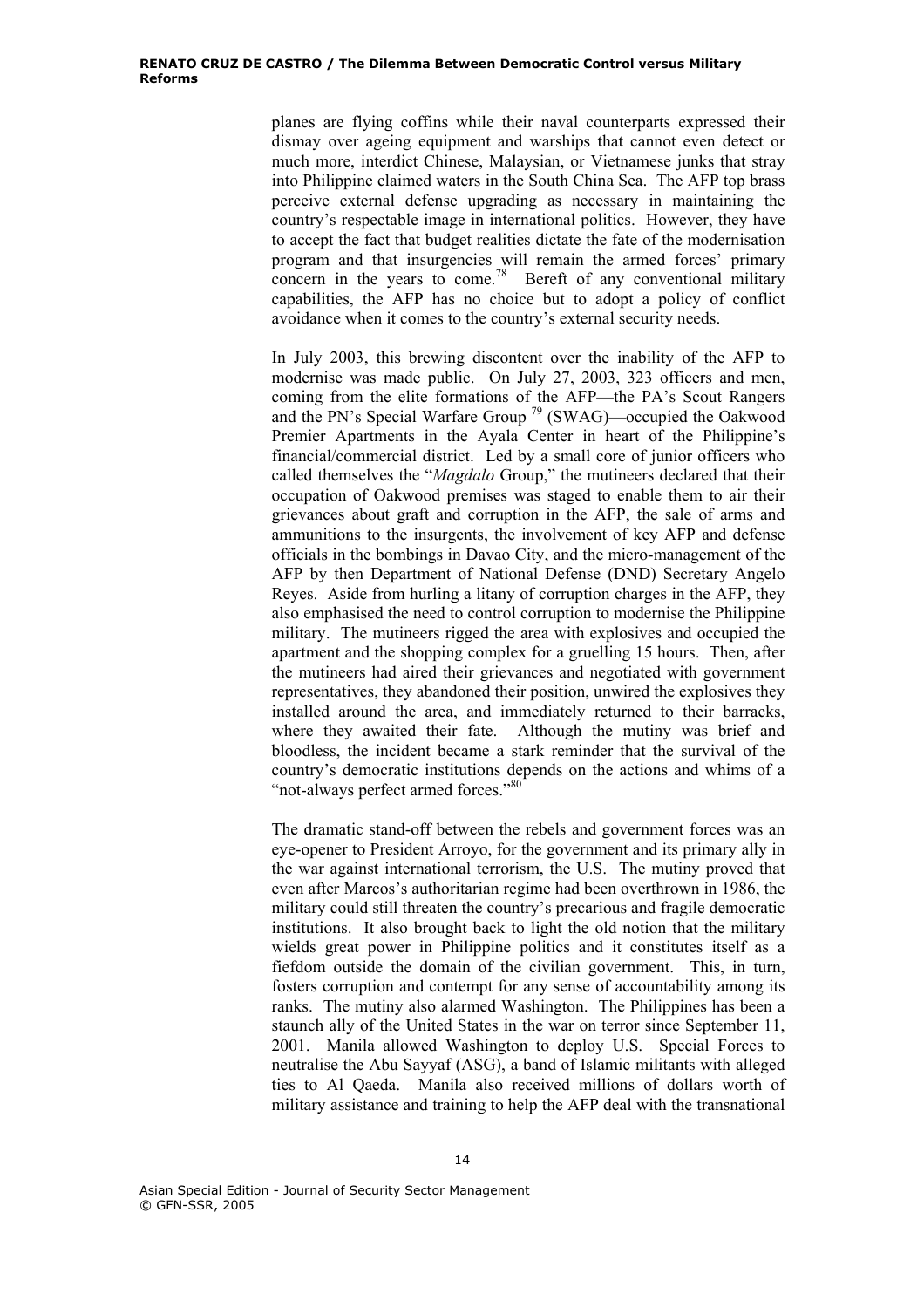threat of terrorism. However, the mutiny revealed that the problems in the Philippine military are more than just technical or logistical and that further U.S. military assistance to the AFP might just be a waste of American taxpayers' money. Furthermore, it gave the impression that not even several coup attempts, commissions, annual congressional hearings, and recommendations can reform the  $\overline{AP}$ .  $\overline{81}$  Somehow, the mutiny showed that the AFP has not really developed during the so-called period of democratisation. Reforms undertaken in the past are merely cosmetic and rhetorical, thus hardly making a difference in the military establishment.

As in the case of the 1989 coup attempt, the Arroyo Administration on July 29, 2003 issued Administrative Order No. 78 which created a factfinding commission to investigate the July 27 mutiny. Named the Feliciano Commission, this independent body was tasked to look into the mutineers' grievances and claims especially those that concerned senior military and defense officials allegedly selling weapons and ammunitions to insurgents in Mindanao. After three months, the commission came out with a general finding that the problems in the military are very much akin to ubiquitous malaise in Philippine society—the lack of good governance. A very interesting issue raised by the commission is the pathetic and obsolete state of the AFP's hardware due to the slow pace of the modernisation program. The commission observed that the most telling weakness of the AFP is its equipage. The government could not even effect a modernisation program, which is aimed at simply upgrading the combat-ready status of the AFP to a minimum acceptable level since the state of the "AFP equipage has inexorably deteriorated over the years."<sup>82</sup> The commission, however, attributed this problem "to succession of world-wide economic crises, poor planning, indifferent decision-making, and seeming irrationality of the modernisation fund."<sup>83</sup>

Unfortunately, this investigating body did not note that the failure of the government to modernise its armed forces stemmed from the general reluctance of the legislature to finance such a military reform. The commission glossed over the fact that when the U.S. withdrew its military facilities from the country and ended its security assistance to the AFP, Congress did not substantially increase the military budget to cover the gaps brought about by these two developments in post-1991 Philippine-U.S. defense relations. Remarkably, it raised a number of valid issues, such as the AFP's key role in counter-insurgency, which created the government's dependence on the military for its survival as well as the military's ageing equipment and weapons system. However, it failed to conclude that the inability of the AFP to effect any meaningful reforms in the '90 was traceable to the political elite who are more concerned about ensuring civilian control over the AFP, rather than taking into account its war-making potential and general efficiency as a defense force. With an unreformed military plagued by insufficient budget and tasked with internal security functions, the government would have to live with the prospect that the AFP will remain an anomaly among most East Asian militaries that "are generally moving toward a more distinct and apolitical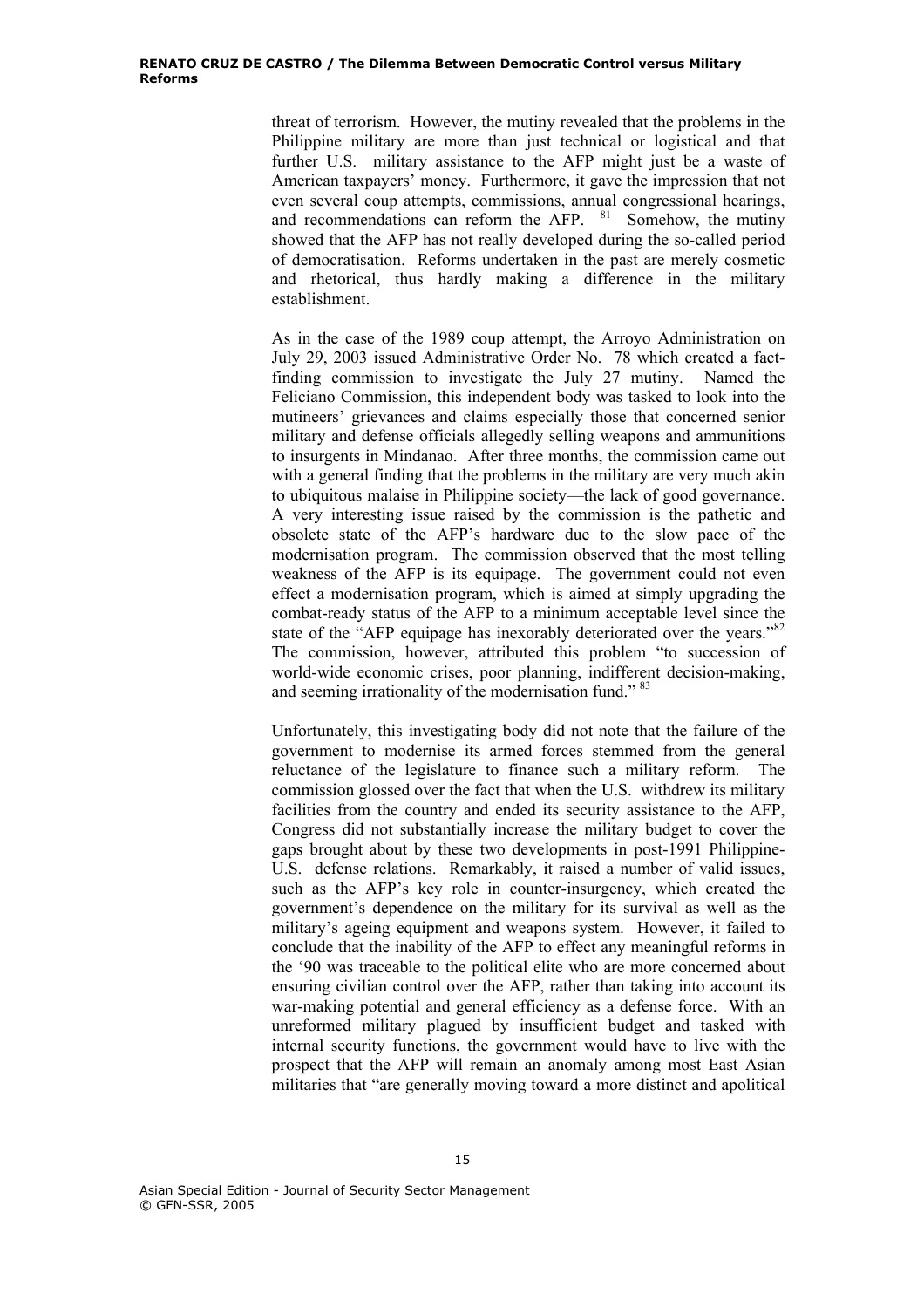institution that is developing standards of behaviour, knowledge, and competence focused on the management of violence."<sup>84</sup>

#### **The JDA: The Last Chance for Reform?**

In the late '90s, China's occupation of Mischief Reef created an opportunity for the improvement of security relations between Manila and Washington. The incident removed the incentive for political posturing in the Philippines over the restoration of military ties with the  $\overline{U.S.}^{85}$  After decades of defense efforts concentrated on internal defense, the Mischief Reef incident made the Philippines realise that Chinese expansionism might be the long-term external threat confronting the country, along with the communist and Muslim insurgencies. The Philippines, however, did not have the capabilities to project military power vis-à-vis China, and worst, the AFP's hardware was rotting away. The withdrawal of American military assistance caused the rapid deterioration of the AFP's hardware, which relied on American-made spare-parts, logistics, and technical expertise. The Philippine government could not pick up the annual US\$200 million tab in military assistance that the U.S. was providing until 1991, and this represented about 67 per cent of the AFP's acquisition and routine maintenance costs.<sup>86</sup> This loss forced the Philippine government to pay for the cost of maintaining ageing and almost obsolete equipment of the AFP, which previously depended on the U.S. for repair and maintenance. Eventually, the AFP lost a number of its important air and naval war-fighting capabilities and missions such as territorial defense, anti-surface warfare, air-defense, and air-interdiction, air-to-air combat, anti-surface and anti-submarine warfare among others.<sup>8</sup>

Concomitantly, the Philippine government began to seek military assistance from the U.S. for the AFP's modernisation. Philippine government officials expected an increased arms transfer from the U.S. once security ties with two allies were fully revitalised.<sup>88</sup> They realised the urgent need to revive the two countries' bilateral security relations as a possible precondition for American aid in the modernisation of the Philippine military. In view of the emerging security challenge from China, the Philippines and the U.S. conducted a series of negotiations providing for a legal guarantee in the deployment of American troops deployment in the Philippines during military exercises and ship visits. Both negotiated a Visiting Forces Agreement (VFA), a functional equivalent of Status of Forces Agreement. The agreement was deemed necessary in resuming cooperative military activities between the two allies and in re-establishing American strategic deterrence in Southeast Asia. Manila and Washington spent almost two years of tense and impassioned negotiations before an accord could be drafted.<sup>89</sup> On February 11, 1998, the two sides finally signed the VFA. In late May 1999, the Philippine Senate ratified the R.P.-U.S. Visiting Forces Agreement.

The ratification of the VFA created a conducive political environment for the resumption of American material and technical support for the Philippine military. Although there was no direct link between the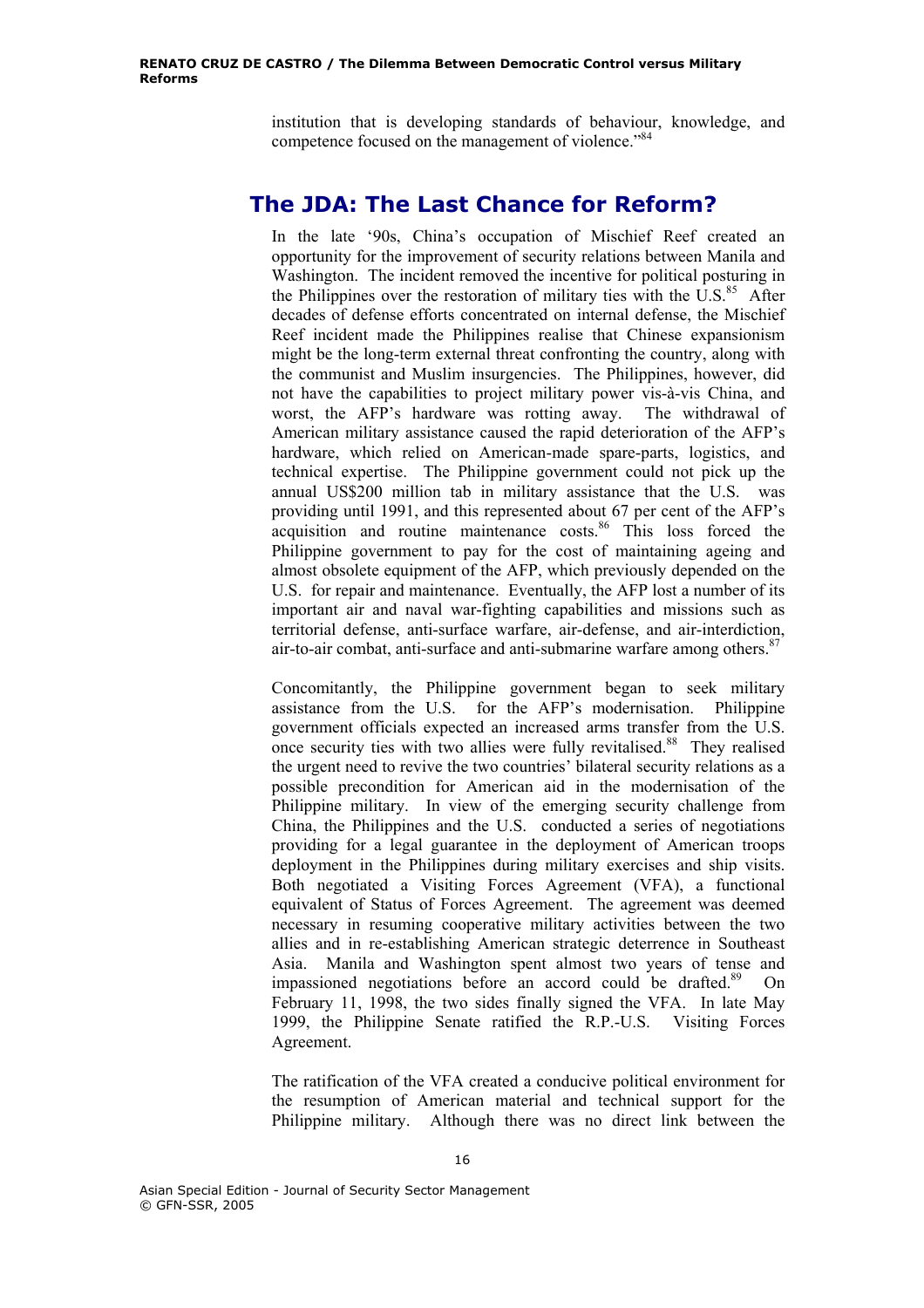Philippine Senate ratification of the VFA and the U.S. security assistance, some level of American military aid and technical support were extended to the Philippines immediately after the VFA ratification. In October 1999, then Philippine Defense Secretary Orlando Mercado and his American counterpart, Secretary of Defense William Cohen, established a policy--level dialogue aimed at assisting the Philippines in its defense needs. Subsequently, the two allies conducted defense policy dialogue and joint evaluation of Philippine military requirements with the resumption of the Foreign Military Assistance Program and the implementation of the Excess Defense Article Program. These programs were primarily devised to handle to the AFP's more immediate security concern in the late '90s internal defense in view of the renewed insurgencies by the secessionist MILF and the communist NPA.<sup>90</sup> Similarly, the allies set bilateral consultations to address the Philippines' long-term equipment requirements, and to coordinate their defense policies on regional security matters.

The terrorist attacks on the U.S. on September 11, 2001 and the consequent American campaign against global terrorism gave more impetus to the revitalisation of the R.P.-U.S. alliance. In August 2002, U.S. Defense Secretary Donald Rumsfeld and then Philippine National Defense Secretary Angelo Reyes signed an agreement creating a bilateral Defense Policy Board. This board empowers civilian officials from both countries to deal with issues of politically managing the alliance and addressing matters of common security interests.<sup>91</sup> It is also tasked to help Manila develop its defense industries, and in the maintenance of the AFP's military equipment.<sup>92</sup> More importantly, the board is responsible for creating the policy situation ideal for a robust defense relationship and for exploring avenues in defense cooperation for a dynamic regional security environment. A direct result of this revitalised security relations with the U.S. in the 2003 Joint Defense Assessment (JDA) of the AFP's capabilities and requirements. The JDA commits the U.S. to assist in developing a defense program that will improve the AFP's ability in responding to threats to national security. A senior executive steering committee composed of representatives from the U.S. Defense Security Cooperation Agency, Office of the Secretary of Defense/Policy, the Joint Staff and the U.S. Pacific Command will provide oversight and guidance to the JDA Planning and Implementation Group of the Philippine Department of National Defense. The JDA obligates the Philippine defense establishment to implement reforms, such as the adoption of a strategy-driven, multi-year defense planning system, an overall increase in defense budget, and the streamlining of personnel in order to increase the budget for operation and maintenance, and capital expenditure.<sup>93</sup> A part of the JDA states:

To ensure sufficient funding for O & M (Operation and Maintenance), the overall defense budget should be increased and personnel expenditures should be reduced. So that by 2005 personnel expenditures occupy no more that 50% of defense spending. Philippine defense expenditures are low as a proportion of the overall economy, therefore a modest increase in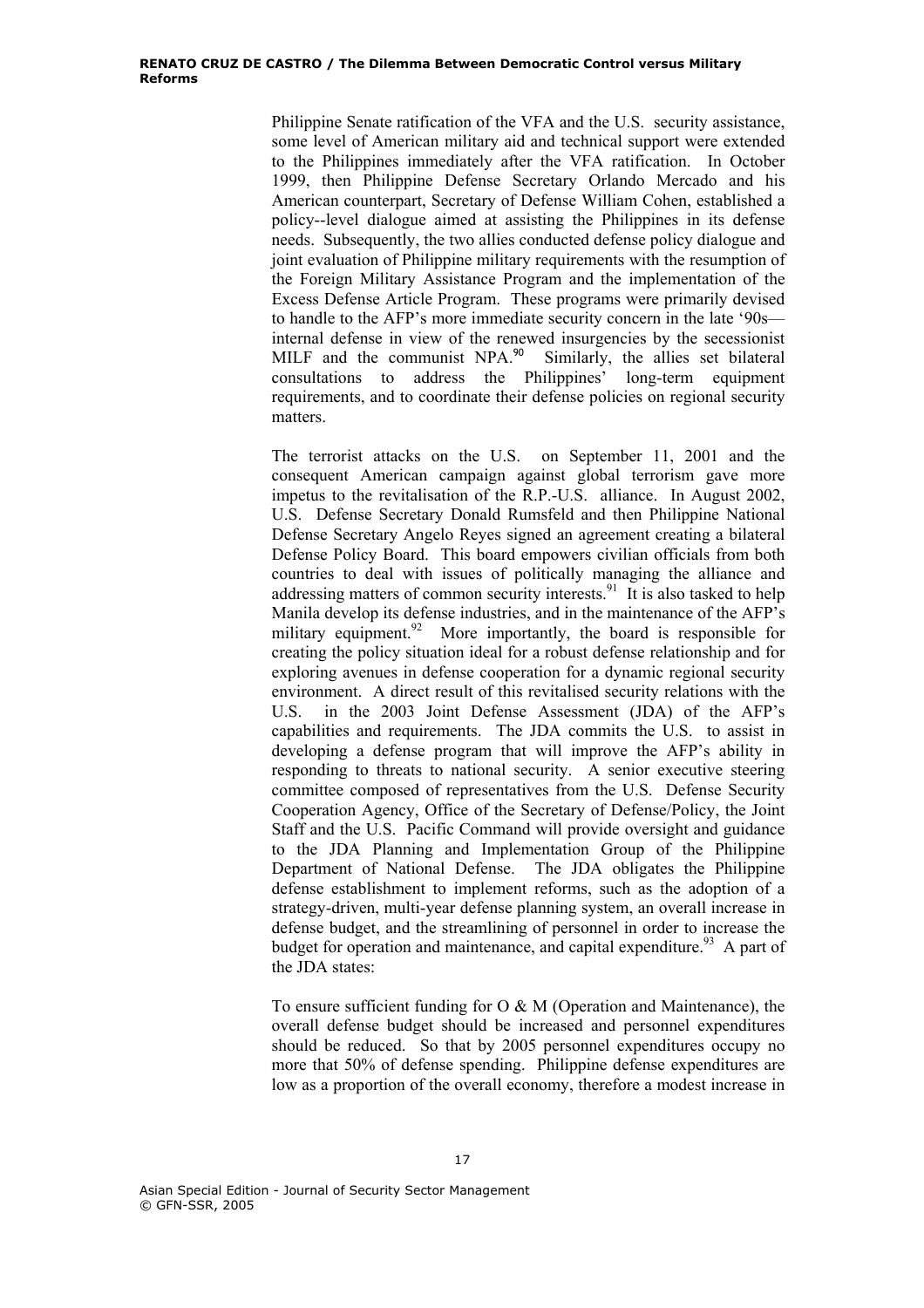defense expenditures (e.g., 1.7 % of GDP from current 1.2%) will not impose an excessive burden on the Philippine economy.<sup>94</sup>

The JDA also calls on the government to adopt an integrated multi-year defense budget process that programs over time the expenditures associated with each element of the DND/AFP. Ironically in the past, the Philippine Congress had resisted these measures which according to the legislators since they would undermine the legislative prerogative in defense matters and would lead to an overall increase in the defense budget. Like the AFP modernisation program, the JDA's recommendations, however, may end up being conveniently over-looked or dismissed outright, conveniently but gradually considered by Filipino legislators depending on budget realities.

# **Conclusion**

The Philippine case shows how a domestic political stasis—specifically Congressional activism—can undermine military reforms. The traditional political elite in the Philippine Congress have little interest in military or strategic affairs. They instead focus their attention or efforts on accumulating resources and patronage—two crucial components of their control over local and national politics. The elite also see internal security as a primary strategic concern and view external forces as veiled threats that can be handled by the country's superpower ally, the U.S. The perception and attitude of the Philippine elite guided Philippine defense policy from the late '40s to '70s as the country's strategic attention and military resources were directed at neutralising internal threats, while external security concerns were addressed by the U.S.. This alliance was made more cohesive by American military assistance, which enabled the elite to keep military expenditures as a percentage of government outlays and GNP relatively low.

The declaration of martial law in 1972, the dissolution of the Philippine Congress, the eruption of the Muslim secessionist rebellion in 1973, the AFP defense planning in the late '80s, and the withdrawal of U.S. military facilities from the Philippines in the early '90s created the impetus for the state to strive for an enhanced and autonomous defense posture geared toward external defense. In the aftermath of American withdrawal from the country in 1992, the AFP tried to develop an autonomous and external defense posture. However, confronted by the prospect of a radical increase in the defense spending, the Philippine elite, through the Philippine Congress, constrained the appropriation for the modernisation program and subjected it to a long and tedious legislative process. Eventually, after years in the legislative mill, the law providing for the modernisation of the AFP came out in 1995. However, Congressional reluctance to fund the program and the Asian financial crisis of 1997 prevented the Philippine military from implementing its plan to acquire modern planes and ships. Without any means of projecting its conventional military capability, the AFP has been relegated to its original counter-insurgency function.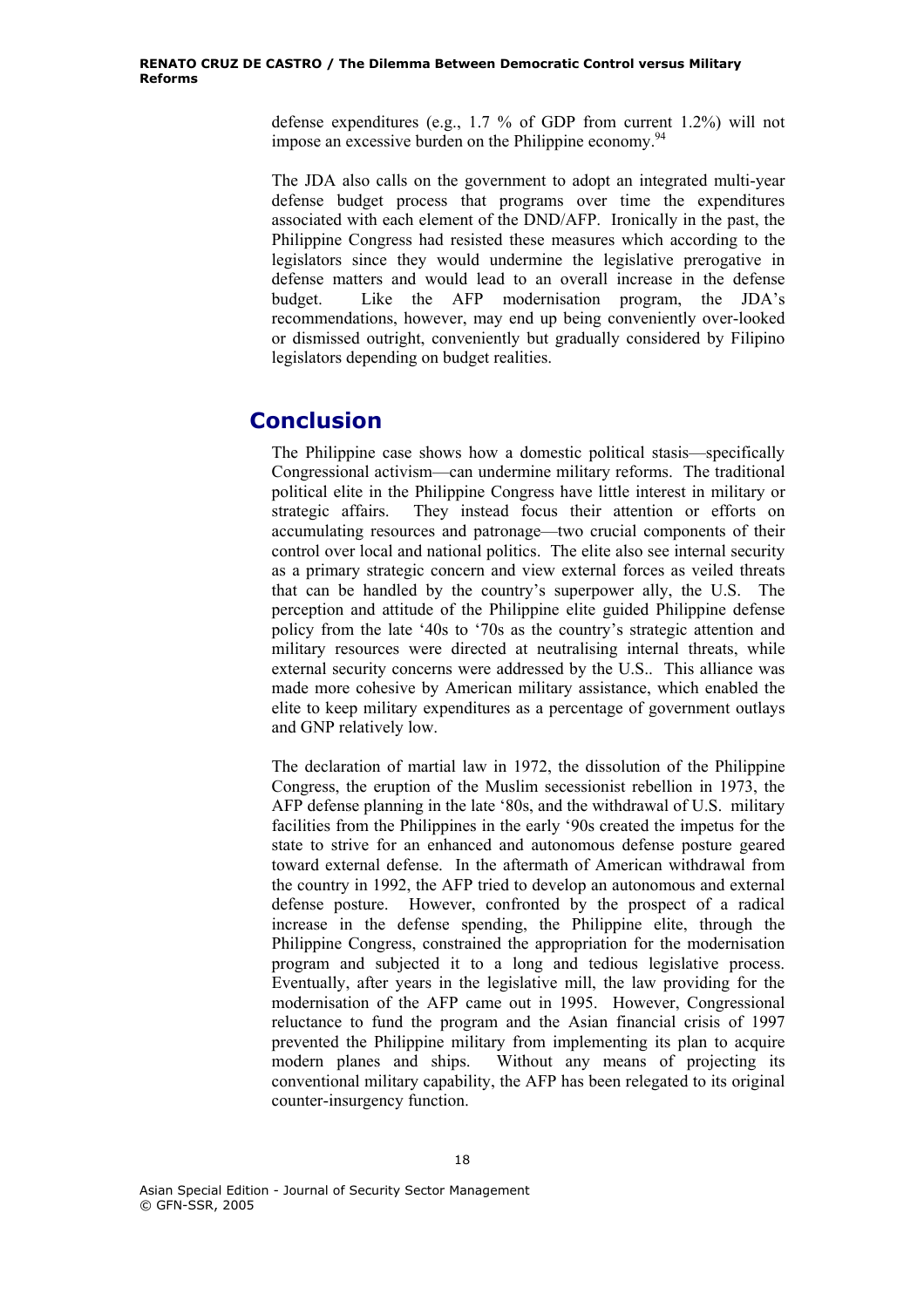#### **RENATO CRUZ DE CASTRO / The Dilemma Between Democratic Control versus Military Reforms**

The unchanging nature of the country's strategic doctrine and posture, in a way, reflects the political stasis in Philippine society. It also indicates that Philippine politics and society have remained largely unchanged because of the continuing influence of a traditional political culture, a stagnating economy, the inability of the state and the military to achieve autonomy from domestic political institutions, and more importantly, the skill and shrewdness of a small group of 400 wealthy families who use the legislature in wielding their influence and control over the state's primary instrument of coercive power. Any meaningful reform in the Philippine military will have to take this into account. Socio-political forces such as the political elite's attitude vis-à-vis defense matters and reforms, their control of the legislature, and their efforts to make the armed services subservient to their whims at the expense of military professionalism can either facilitate or hinder any meaningful reform in the AFP. Unless these factors are considered, any effort to transform the military, as one retired Army officer has put it, "will not make a dent in changing the AFP."95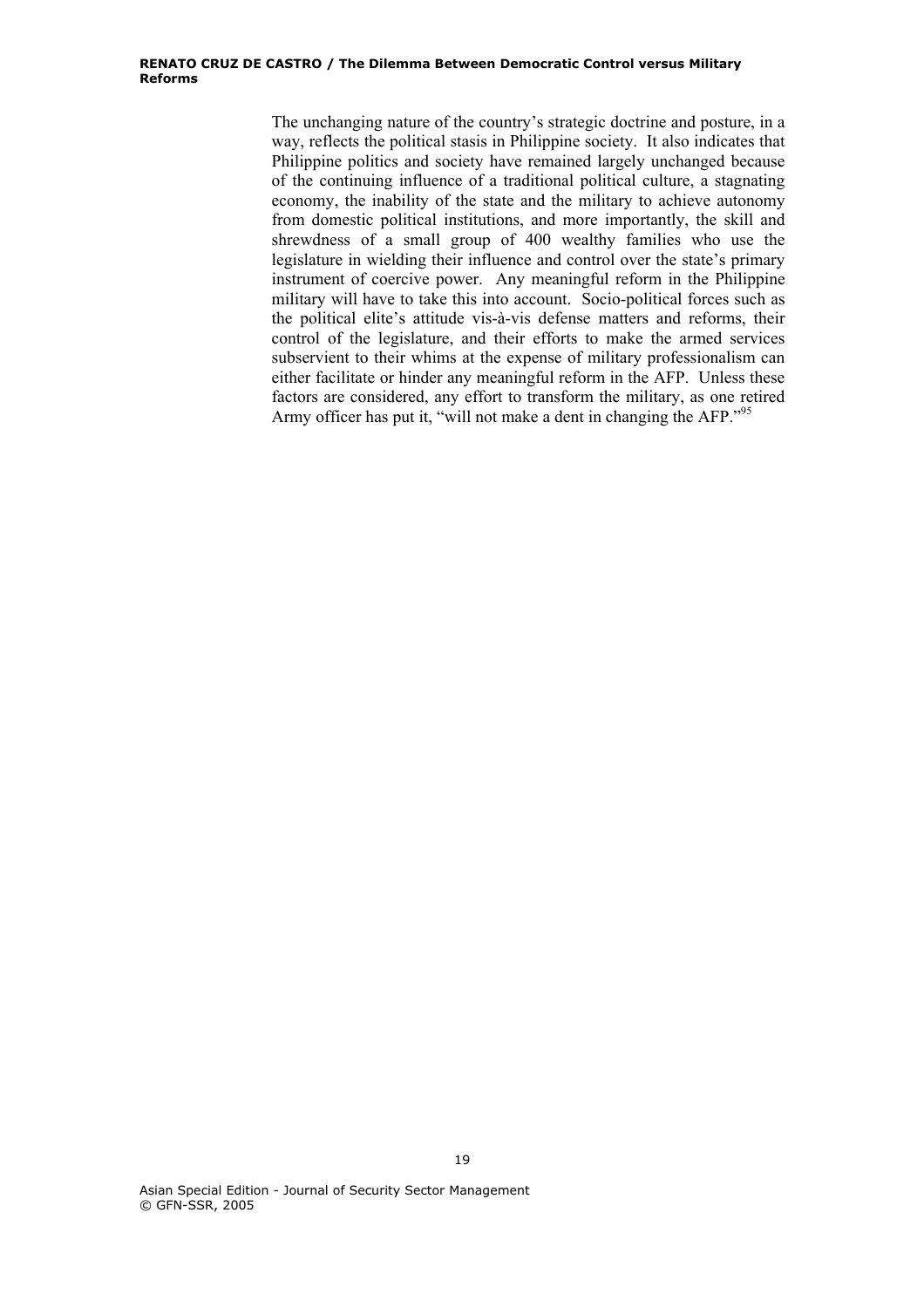### **REFERENCES**

 $\overline{a}$ 

<sup>2</sup> Zeev Maoz, "Security for the People, Security by the People: The Paradox of Security in Modern Societies," Gert de Nooy (ed.) *The Clausewitzian Dictum and the Future of Western Military Strategy* (The Netherlands: Kluwer Law International, 1997).p. 43.

3 Charles A. Kupchan, *The Vulnerability of Empire* (Ithaca, New York: Cornell University Press, 1994). pp. 40-41.

<sup>4</sup> *Ibid*. p. 33.

<sup>5</sup> Terry Terriff and Theor Farrell, "Military Change in the New Millennium," Terriff and Farrell, *op.cit.* . pp. 270-271.

6 See Theo Farrell, "World Culture and the Irish Army, 1922-1942," *Ibid.* p. 83.

7 David G. Tibermann, *A Changeless Land: Continuity and Change in Philippine Politics* (Pasir Panjang, Singapore: Institute of Southeast Asian Studies, 1991) .p. 44.

<sup>8</sup> *Ibid*. p. 44.

<sup>9</sup> Alfred McCoy, "An Anarchy of Families": The Historiography of State and Family in the Philippines," Alfred W. McCoy (Ed) *An Anarchy of Families: State and Family in the Philippines* (Quezon City: Ateneo University Press, 1994). p. 13.

10 Timberman, *op. cit*.p. 45.

<sup>11</sup> See Ricardo Trota Jose, *The Philippine Army 1935-1942* (Loyola Heights, Quezon City: Ateneo De Manila University Press, 1992). pp. 137-161.

12 Christopher Hill, *The Changing Politics of Foreign Policy* (Hampshire, UK and New York, NY: Palgrave Macmillan, 2003). p. 33.

<sup>13</sup> *Ibid*, p. 44.

14 Cesar Pobre, *History of the Armed Forces of the Philippines* (Quezon City: New Day Publishers, 2000). p. 367.

15 David Wurfel, *Filipino Politics: Development and Decay* (Quezon City: Ateneo de Manila University Press, 1988). p. 177.

 $16$  See William E. Berry, Jr., "The Changing Role of the Philippine Military During Martial Law and the Implications for the Future," Edward A. Olsen and Stephen Jurika (Eds.) *Armed Forces in Contemporary Asian Society* (Boulder, Colorado; West view Press Inc., 1986). p. 223.

<sup>17</sup> Noel M. Morada and Christopher Collier, "The Philippines: State Versus Society?" Muthiah Alagappa, *Asian Security Practice: Material and Ideational Influences* (Stanford, California: Stanford University Press, 1998). p. 550.

18 Morada and Collier, *op. cit*. p. 552.

19 Berry, *op.cit*. p. 225.

<sup>20</sup> See Ricardo T. Jose, "One Hundred Years of Philippine-United States Relations: An Outline History," Aileen San Pablo-Baviera and Lydia N. Yu-Jose (eds.), *Philippine External Relations: A Centennial Vista* (Pasay City: Foreign Service Institute, 1998). p. 410.

21 David Wurfel, *Filipino Politics: Development and Decay* (Quezon City: Ateneo De Manila University Press, 1988). p. 5.

22 Ronald E. Dolan, (ed). *Philippines: A Country Study* (Washington D.C.; U.S. Government Printing Office, 1993).p. 246

<sup>23</sup> Muthiah Alagappa, "Military Professionalism in Asia: Ascendance of the Old Profession," in Muthiah Alagappa (Ed.). *Military Professionalism in Asia* (Honolulu, Hawaii: East-West Center, 2001).pp. 188-189.

<sup>&</sup>lt;sup>1</sup> See Jeremy Black, "Military Change in Historical Perspective," Theo Farrell and Terry Terriff (eds.) *The Sources of Military Change" Culture, Politics, and Technology* (Boulder, Colorado: Lynne Rienner Publishers, Inc., 2002). p. 16.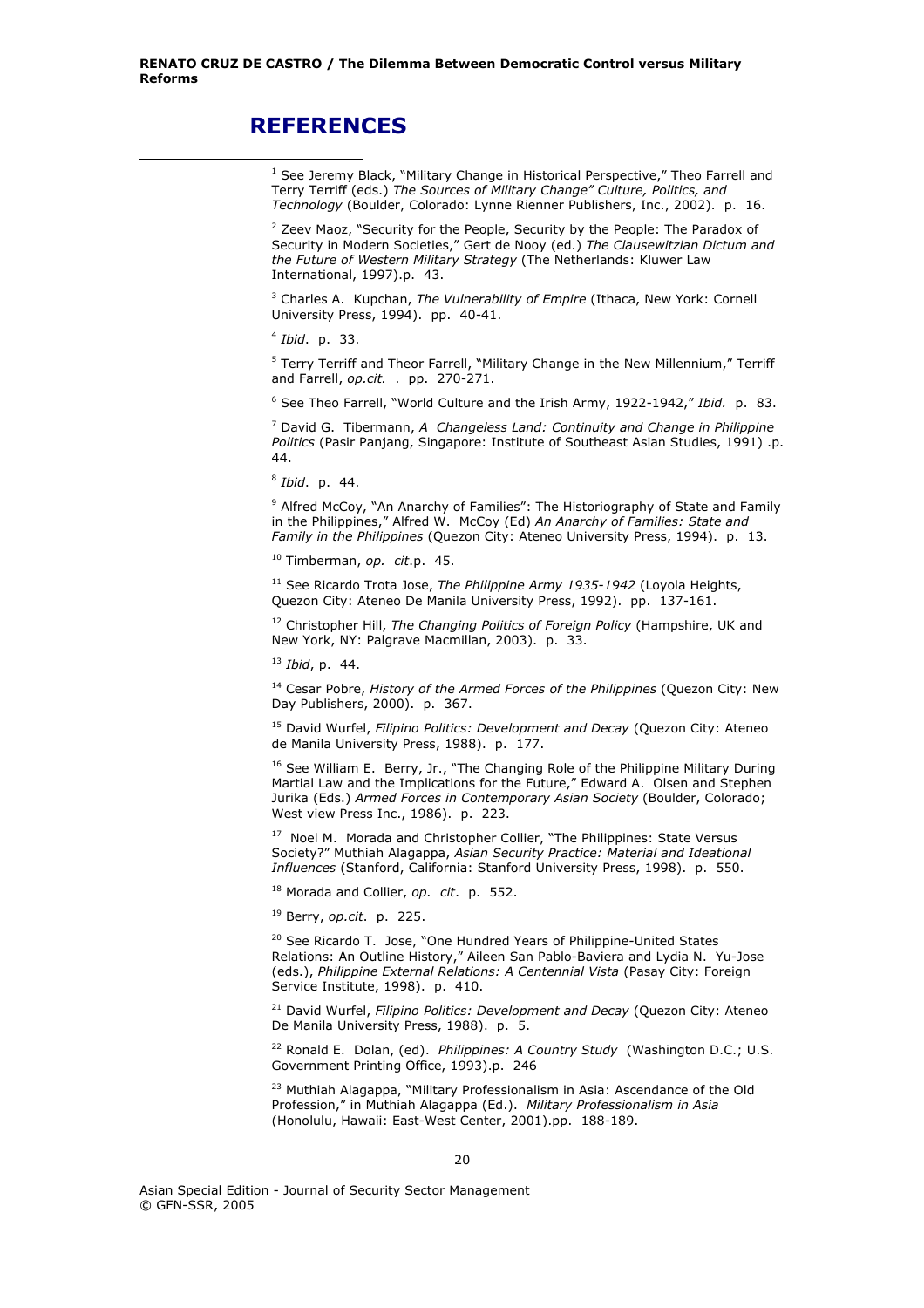24 Berry, *op cit.* p. 226.

1

25 Dolan, *op.cit*. p. 246.

26 See *Ibid .p*. 226-230 and Alfred W. McCoy, *Closer than Brothers: Manhood at the Philippine Military Academy* (Manila, Philippines: Anvil Publishing, 1999).pp.28-32.

27 See *ibid*. pp. 226-230. Ceasar Hombrebueno Bello, "The Philippine Defense Industry: Witnessing a Rebirth" (Unpublished monograph, n.d.). p. 1. In an interview with former Secretary of Defense Fortunato Abat, he stated that the outbreak of the Muslim rebellion in Mindanao was an eye-opener for the government to embark on a reliant defense posture as the United States refused to provide any military assistance to the Philippine government and prohibited the AFP from using American-made military equipment as Washington became apprehensive of a possible adverse reaction from the Arab states in the light of the First Oil Crisis of 1973 (Interview with Secretary Fortunato Abat, Forab Building, Quezon City, January 2003). p. 6.

<sup>28</sup> Fortunato U. Abat, "Toward a Revitalised Army for Philippine Defense: A Proposal" M.A. thesis, Ateneo de Manila University, Graduate School of Business, September 1978 (Unpublished). p. 137.

29 Bello, *op.cit*. p. 2.

<sup>30</sup> "Interview with General Alfredo Filler (Retired)" September 19, 2002, 1503-B West Tower, Philippine Exchange Center, Exchange Road, Ortigas Center, Pasig City. p. 2.

 $31$  Walter Briones, "The AFP in the 21<sup>st</sup> Century," M.A. thesis, National Defense College of the Philippines, Fort Bonifacio, Metro Manila, 1995. p. 2.

 $32$  "Interview with General Alfredo Filler." p. 2.

33 Lisandro Abadia, "The AFP in the Nineties," 1991 *Fookien Times Yearbook* (Manila: Fookien Times Publishing Company, 1991). p. 74.

34 Liaison Office of Legislative Affair, "Senate Session on Senate Bill 1867," *AFP Modernisation Act* (Quezon City: Camp Emilio Aguinaldo, November 30, 1996). p. 16.

35 McBeth, *op. cit*. p. 9.

<sup>36</sup> *Ibid*. p. 9.

37 Liaison Office for Legislative Affair, op*. cit*. p. 192.

<sup>38</sup> Interview with Senator Orlando Mercado, October 14, 2003, International Studies Department, De La Salle University, 2410 Taft Avenue, 1004 Manila, Philippines. p.1.

<sup>39</sup> *Ibid*. p.1.

40 Liaison Office of Legislative Affair, *op.cit*. p. 22

41 Interview with Senator Orlando Mercado, *op.cit*. p. 1.

42 The AFP Modernisation Program Management, *Armed Forces of the Philippines Modernisation Program: Primer* (Quezon City: Camp Aguinaldo, 1998). p. 1.

<sup>43</sup> *Ibid*. p. 9-10.

44 "AFP Modernisation Program: Executive Summary," in Secretary Angelo Reyes' presentation before the Congressional Planning and Budget Department." (Quezon City: Congressional Planning and Budget Department of the House of Representatives and the Legislative Budget Research and Monitoring Office of the Senate, November 11, 2002). p. 4.

<sup>45</sup> *Ibid.* p. 4.

46 Interview with Senator Orlando Mercado. p.1.

47 Liaison Office for Legislative Affairs, *op. cit.* p. 13.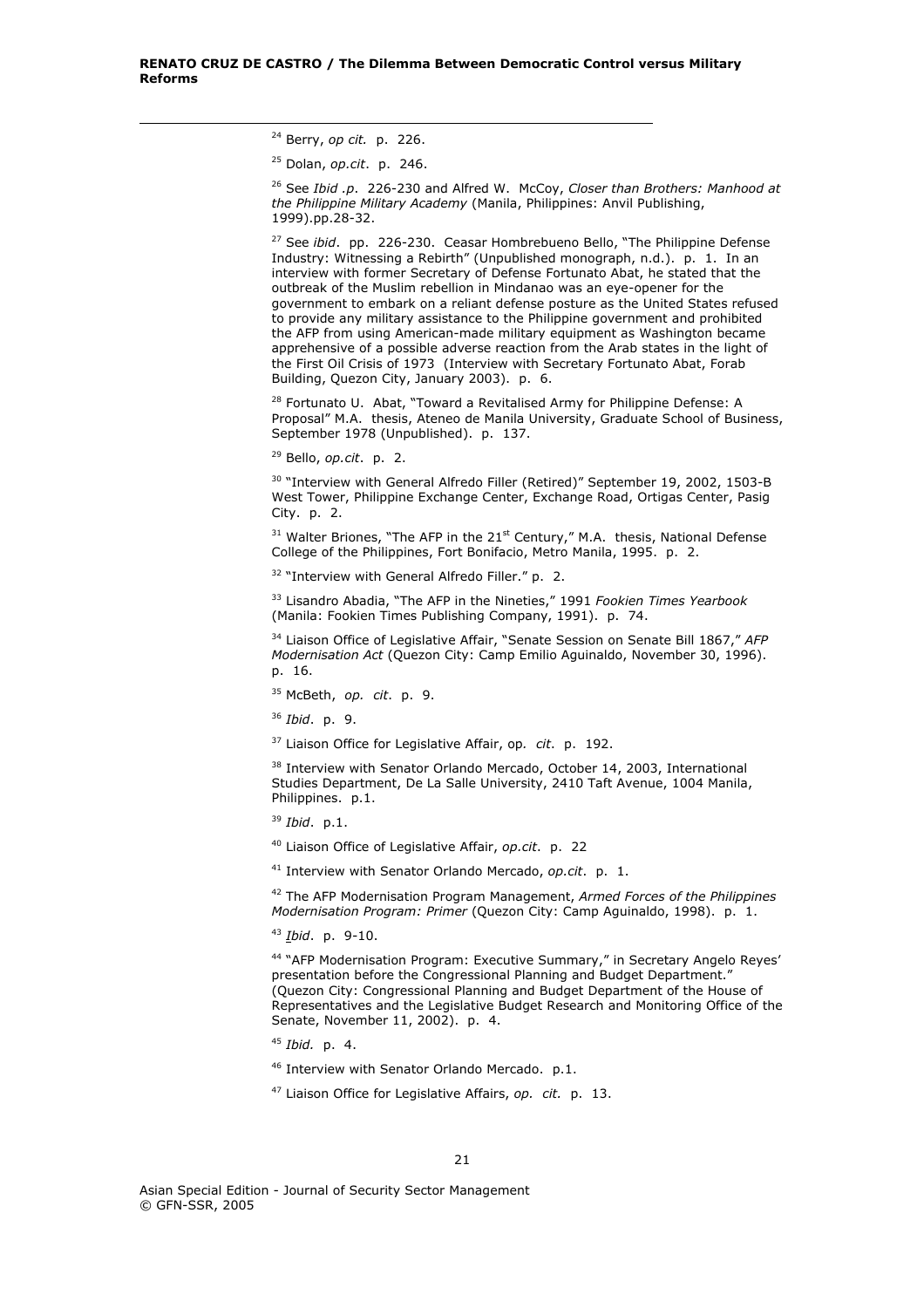48 Department of Defense, *Implementing Guidelines, Rules, and Regulations of the AFP Modernisation Program* (Quezon City: General Emilio Aguinaldo, March 2000). p. 3.

49 The AFP Modernisation Board, *AFP Modernisation Program: 2001 Annual Report* (Quezon City: Camp General Aguinaldo, 2001). pp. 6-7.

50 Mannyl Mogato and Chay F. Hofilena, "Angei's Lobby," *Newsbreak Magazine* (July 22, 2002). http://www.inq/net/nwsbrk/2002/jul/09/nbk\_2-1.htm.

<sup>51</sup> Raymond Quilop, "The Political Economy of Armed Forces Modernisation Program: The Case of the AFP Modernisation Program," *Digest: A Forum for Security and Defense Issues* (January-2003) p. 7.

<sup>52</sup> See Republic of the Philippines, Congress of the Philippines, "Joint Resolution Expressing the Approval by Both Houses of Congress of the AFP Modernisation Program Pursuant to Republic Act No. 7898; Otherwise Known as The AFP Modernisation Act. (Manila, Philippines: Congress of the Philippines, July 1996). p. 2.

53 The AFP Modernisation Board, "AFP Modernisation Program 2001 Annual Report. " p. 4.

54 The AFP Modernisation Board, "AFP Modernisation Program: 2002 Accomplishment Report." p. 11.

55 Renato S. Villa, "National Defense and Security," *The Aquino Administration: Record and Legacy (1986-1992)* (Diliman, Quezon City: University of the Philippines Press, 1992). p. 93.

<sup>56</sup> Sandre Aguinaldo, Ariel Diarma, and Dona Policar, "AFP Retakes Lead Role vs. Insurgency," *The Manila Times* (February 26, 1998). pp. 1 and 5.

57 Ibid.

1

58 Fel V. Maragay, "Counter-Insurgency Functions Returned to AFP," *Manila Standard* (February 26, 1998). p. 3.

<sup>59</sup> Desiree Sison, "AFP Wants Additional Funds for Counter-Insurgency Operations," Manila *Standard* (February 27, 1998). p. 4.

60 Raffy S. Jimenez, "AFP: It's War Against MILF," *The Manila Times* (January 5, 1999). p. 4.

<sup>61</sup> See General Headquarters, Armed Forces of the Philippines, AFP Internal Security Operations Plan 02-01 "*Bantay Laya* (Freedom Guard)," (Quezon City: General Headquarters, January 2001). p. 2.

62 The AFP Modernisation Board, "AFP Modernisation Program: 2002 Accomplishment Report." pp. 19-30.

<sup>63</sup> Interview with Lieutenant Colonel Eduardo Oblan, Executive Officer, The AFP Modernisation Board, Camp Aguinaldo, Quezon City, November 3, 2003.p. 2.

<sup>64</sup> *Ibid*. p. 2.

65 Jing A. Mable, "Arms For Peace," Philippines *Free Press* No. 11, Vol. 93. (March 17, 2001). p. 8.

66 The AFP Modernisation Board, "AFP Modernisation Program: 2002 Accomplishment Report." pp. 21-26.

67 Cesar Ronnie F. Ordoyo, Alexander S. Lopez, Emmanuel G. Cacdac, Tomas P. Donato, " A Briefing on the AFP Modernisation Program" (Pasay City, Philippines: Foreign Service Institute, April 30, 2003). p. 11. Unpublished monograph.

68 Martin P. Marfil, "Erap Vows Modern Military," Philippine *Daily Inquirer* (December 23, 1998). p. 8.

69 Raffy J. Jimenez, "Bulk of Modernisation Budget Eyed for the Navy," *Manila Times* (July 20, 1999). pp. 1 and 8.

<sup>70</sup> *Ibid.* p. 9.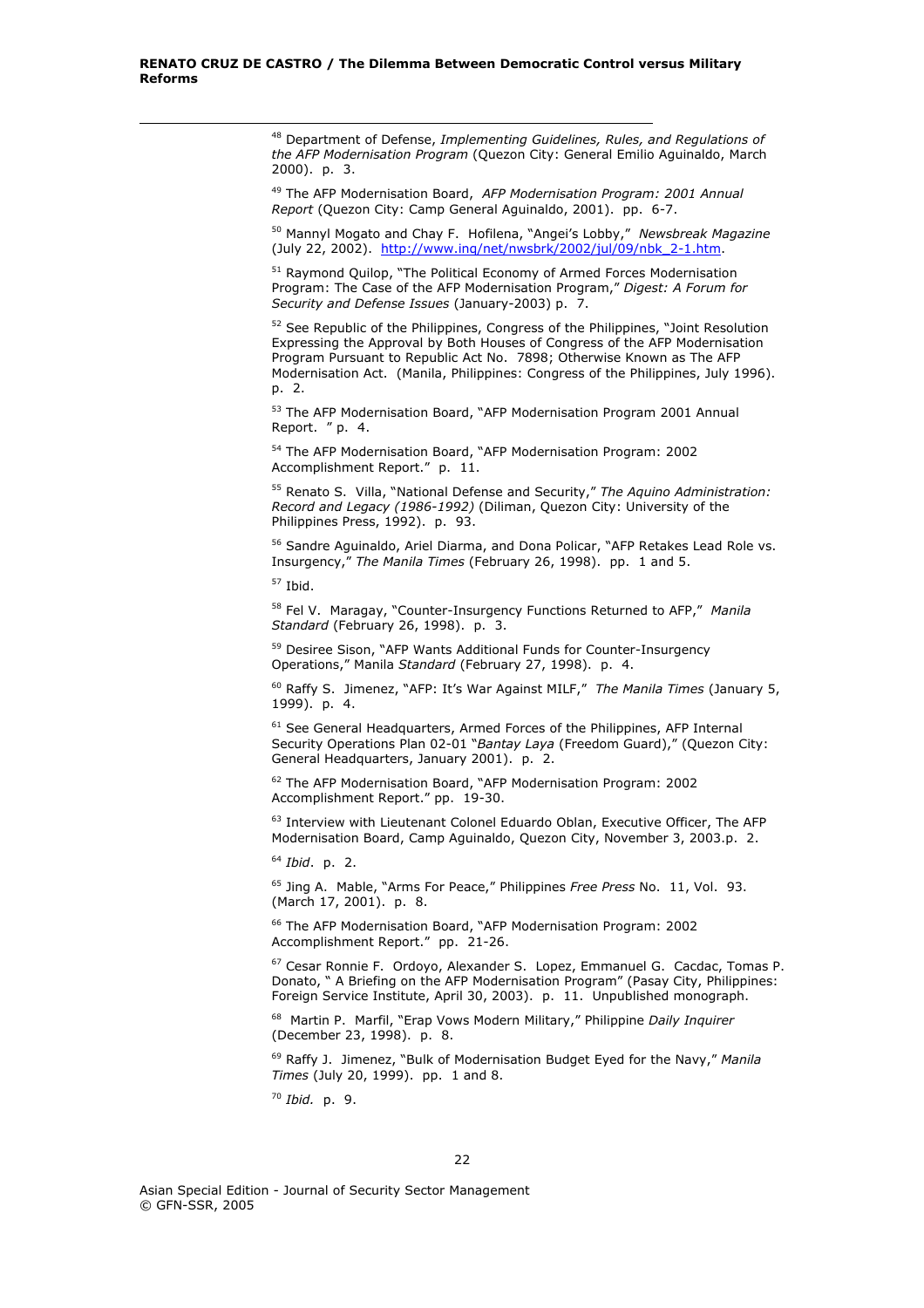71 Angie M. Rosales, " P 8 Billion in AFP Share from Boni Sale Missing," *The Daily Tribune* (5 December 2001). p. 1. www.Tribune.net.ph/20011205/headlines/2001/1205.hed04.html.

72 Interview with Senator Orlando Mercado, *op.cit.* p. 1.

73 INQ7.net, "Osmena Pushes Budget Cuts in the AFP Modernisation Program," December 11, 2001. www.inq7.net/brk/2001/dec/11/brkpol\_9\_1.htm

74 See James Hookway, "Manila Comes to the Rescue," *Far Eastern Economic Review* (September 19, 2002) Vol. 165, No. 37. pp. 12-16.

75 Ordoyo et al, *op. cit*. pp. 6-10.

1

 $76$  For a comprehensive discussion of the AFP's deficiencies in internal and external defense capabilities see Amed Forces of the Philippine, General Headquarters, "Overview of the FY 2004 AFP Budget: A Capable AFP for a Strong Republic" Senate Finance Committee "C" Senator Rector and Laurel Room, Second Floor, (Pasay City: Philippine Senate, October 30, 2003).p. 1.

77 See Jing A. Mable, "Still Needed: Firepower" *Philippine Free Press* (December 18, 1999) XCl, 51.p. 1.

78 Ros Manlangit, "Fighting the Insurgency War," *Philippine Graphic* (December 27, 1999) 10, 30. pp. 9-10.

79 James Hookway, "Genuine Grievances," *Far Eastern Economic Review* (August 7, 2003) 166, 31, p. 16.

80 James Hookway, "Genuine Grievances," *Far Eastern Economic Review* (August 7, 2003) 166, 31, p. 16.

 $81$  Rene Jarque, "Reforming the Armed Forces," (Unpublished monograph, July 2003). p.1.

82 Felicano Commission, *The Report of the Fact Finding Commission* (Manila, Philippines: Office of the President of the Republic of the Philippines, October 17, 2003).p. 83.

<sup>83</sup> *Ibid*. p. 83.

84 Alagappa, *op. cit*. p. 191.

<sup>85</sup> Nigel Holloway, "Jolt from the Blue: U.S. Prodded to Firm Up its Policy on Spratlys," *Far Eastern Economic Review* (August 3, 1995), Vol. 158, No. 31. p. 22.

86 John McBeth, "Broken Toys: Cash-Strapped Armed Forces Look for a New Role," *Far Eastern Economic Review* (9 September 1993). p. 29.

87 See The United States Secretary of Defense, *Report of the U.S.-Philippine Joint Defense Assessment* (Washington D.C.: Department of Defense Pentagon, April 23, 2001). pp. 21-26.

88 See Doug Bandow, "Needless Entanglements: Washington's Expanding Security Ties in Southeast Asia," *Policy Analysis* No. 401 (May 24, 2001). p. 5. http://www:CATO.orgn/pubs/pas/pa-401les-htm/

89Raymond G. Falgue, "Very Passionate Negotiations," *Business World* (18 February 1998). pp. 1-3.

 $90$  Domingo L. Siazon, "Challenges and Opportunities for RP-US Relations in the 21st Century," *Philippines Today* (July-September 2000). p. 3. www.pia.gov.ph/Philtoday/pt04/vpus.htm.

91 Jim Garmone, "U.S., Philippine Contacts to Expand," *American Forces Information Service* (August 13, 2002). p. 1. http://www.defenselink.mil/news/Aug2002/n08312002\_200208134.html

 $92$  Office of Public Affairs,  $"$  Statement from Philippine Secretary of National Defense Angelo Reyes," Department of National Defense Press Release (Quezon City: Department of National Defense, August 2002). p. 1.

93 The United States Secretary of Defense, *op.cit.* p. 49.

Asian Special Edition - Journal of Security Sector Management © GFN-SSR, 2005